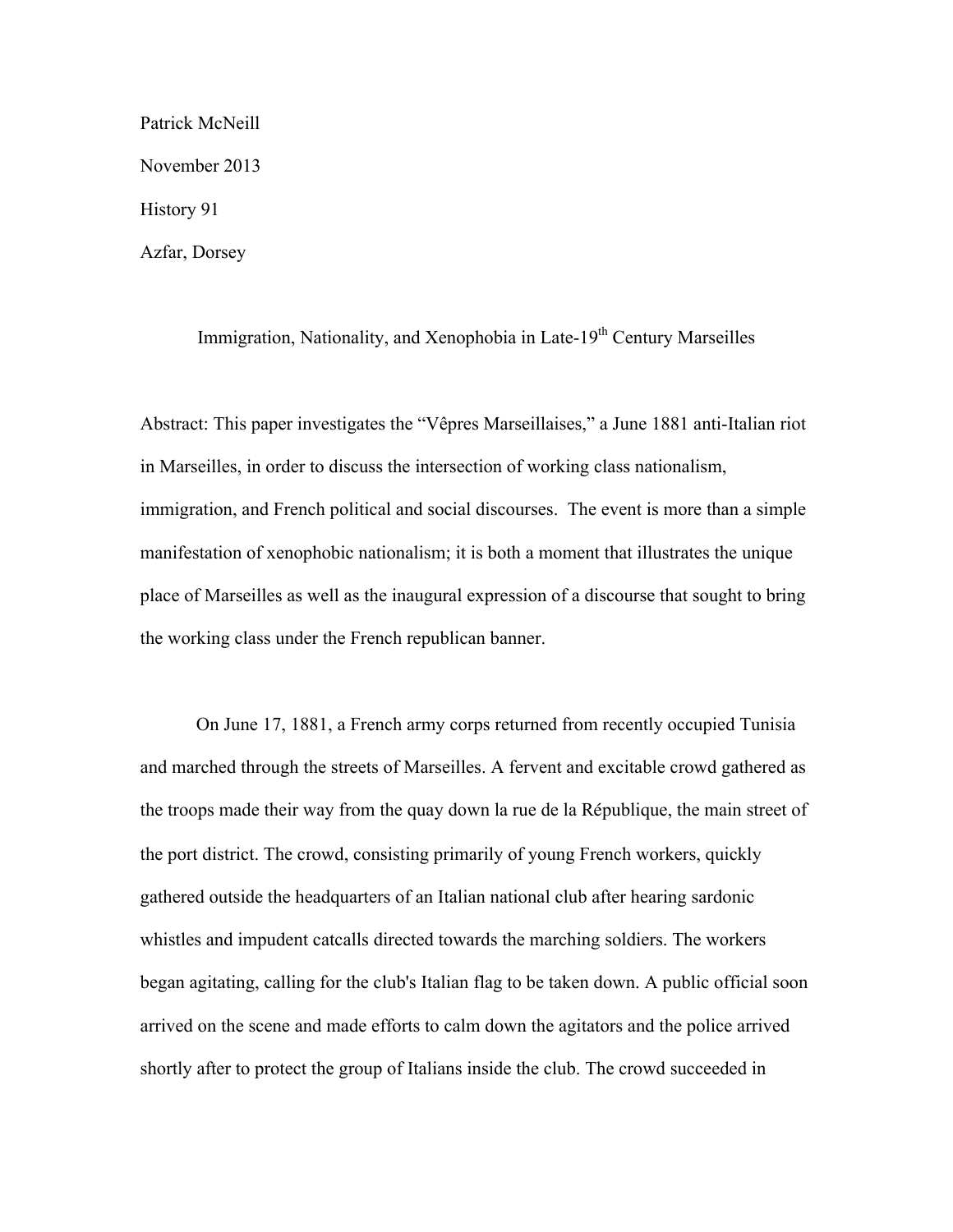tearing down the flag, but there occurred no violent confrontations; the crowd left and the prefect shut down the club as a precautionary measure. The brief truce was an uneasy one, though; the next day, the  $18<sup>th</sup>$  of June, a band of French adolescents viciously attacked a small crew of Italian day laborers on their way to work. Intermittent violence proceeded for the two days following, leaving three dead and dozens injured. Hundreds were arrested, Frenchmen and Italians alike. Some were put on trial and given short prison sentences.<sup>1</sup> This event became known as the "vêpres marseillaises," and is a significant, if obscure, point in the histories of French and Italian worker relations and, more broadly, of manifestations of xenophobia in Marseilles.

The general subject of immigration, xenophobia, and their political relationships with nationalism has attracted renewed attention in France in light of recent trends. Racially charged and even racially motivated violence in the French *banlieues* and the nature of the contemporary French political right have brought out an interest in how France developed such a lukewarm (and often hostile) relationship with foreigners on its soil. Race riots erupted in 2005, which resulted in mob violence throughout much of Paris. Cars were set on fire and policemen and rioters clashed viciously. Civil unrest spread to such a degree that the government declared a state of emergency. In 2013, thousands of young Parisians demonstrated against the country's severe immigration policies following the forcible deportation of a young student from Kosovo. The questions of immigration, nationality, and ethnic hostility are quite explicitly shaping France's politics and social constitution today. How, then, were these problems framed at the end of the  $19<sup>th</sup>$  century, when rapid industrialization and modernization led to

 <sup>1</sup> "Bulletin du Jour," *Le Temps* [Paris] 23 June 1881: N pag, *Gallica,* Web, 15 Sept, 2013.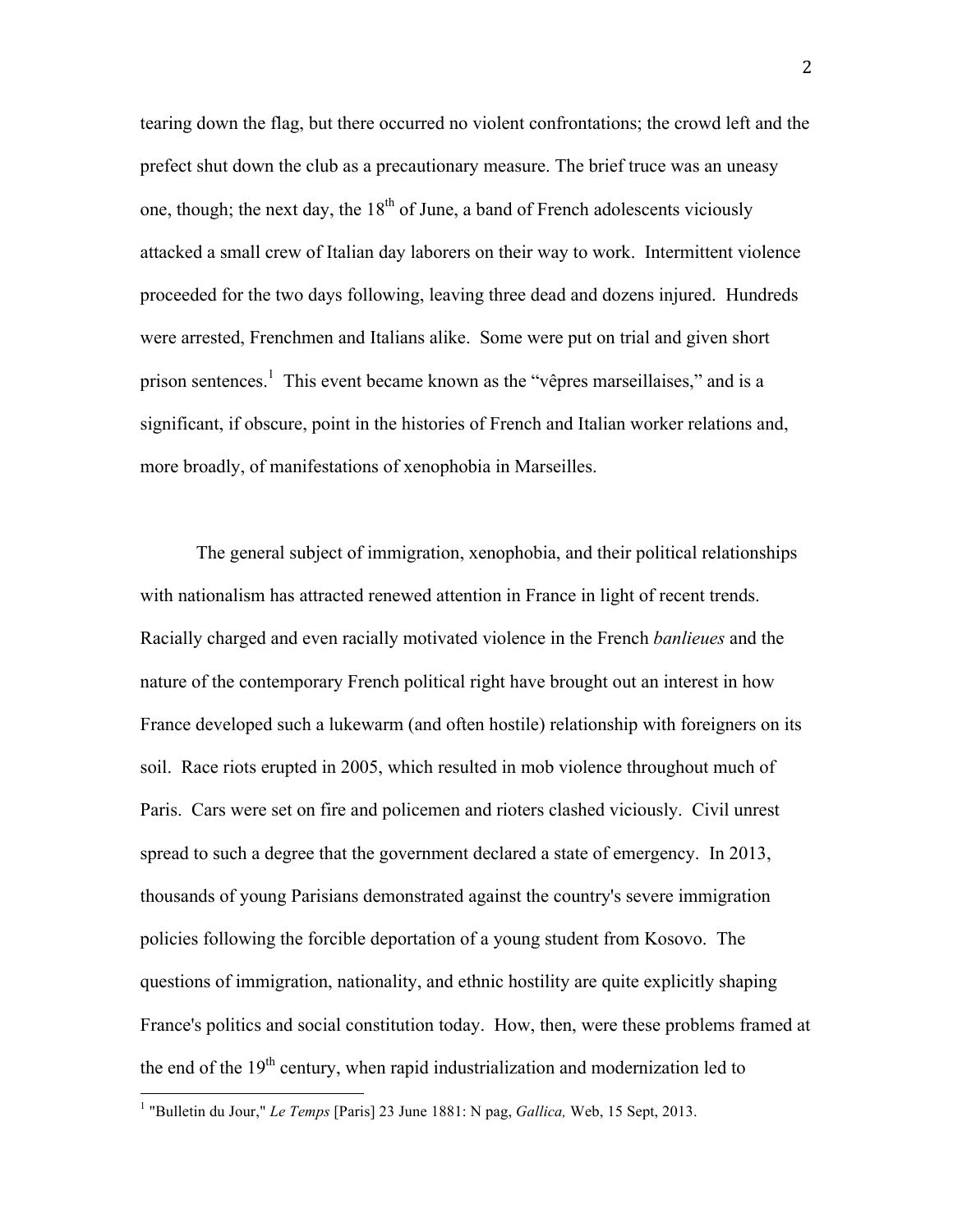heightened immigration and magnified national tensions? The concept and practice of xenophobia and its intersection with nationalism has attracted considerable attention from sociologists. However, there is a fairly limited literature on the history of its origins and development in France. Much of the historical interest in the subject derives from the resurgence of publicly held xenophobic attitudes in the 1980s among neoconservative political figures.<sup>2</sup> Even today, nationalism and the cause of anti-immigration enjoy a public voice in the form of the Front National, a protectionist and socially conservative political party.

The aim of this paper is to critically examine the "vêêpres marseillaises," a violent riot in Marseilles that took place over the course of three days in the summer of 1881, and to explore the histories of immigration, violence, hostility, and nationalism for which this event serves as a prism. The "vêpres marseillaises" is, in the context of this study, a historical moment through which to talk about these involuted histories. The event itself is central, of course, but its centrality derives from its conceptual position as a reflective device that allows us to more clearly examine the histories that pass through it. In the particular case of late- $19<sup>th</sup>$  century Marseilles, it is very difficult to hold a serious discussion about immigration without talking also about the accompanying strain of antiforeigner feeling and its effects on conceptions of French national community. As a result, it is difficult to separate these histories. Where does one end and the next begin? It is precisely this problem that makes the "vêpres marseillaises" such a convenient focal point; the riot is a place of convergence for these coincident narratives.

<sup>&</sup>lt;sup>2</sup> Noiriel, Gerard, Preface, *La France hostile*, By Laurent Dornel, 2004, 1<sup>st</sup> ed. Hachette, 2004, 7-11, Print, 8.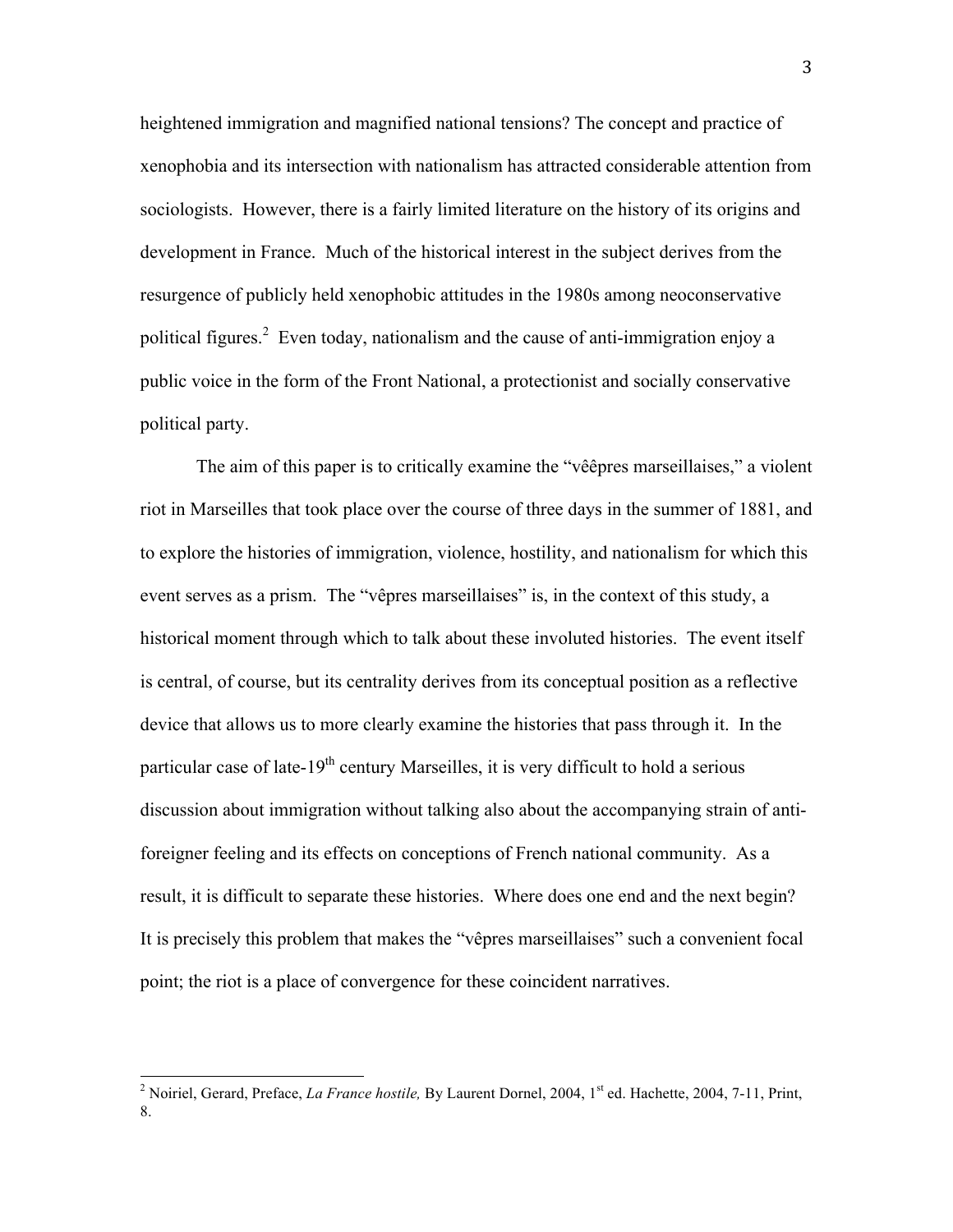The literature that bears on the "vêpres marseillaises" is in itself quite small.

Georges Liens tackles the subject in a 1967 article in the *Revue d'histoire moderne et contemporaine.* Liens cobbles together a coherent narrative of the events of the "vêpres" marseillaises" from local and national newspapers. The main lines of interpretation here relate to how the event had a major influence on Franco-Italian relations throughout the 1880s and even beyond. The event precipitated a diplomatic rift between the two countries. Conservative elements in both the French and Italian governments tried to maintain good relations, but Italians took to the streets in protest and Italy had to abandon the pretense. $3$  As Liens writes, "But these manifestations of sympathy remained isolted and, for eight days at least, a violent current of hostility against France emerged in the press and in the street."<sup>4</sup> This view of the event is quite unique; no other sources assesses the "vêpres marseillaises" as an event as internationally significant as Liens would have it.

Gerard Noiriel, in *Immigration, antisémitisme et racisme en France: discours publics, humiliations privées*, analyzes the event from a strictly French perspective. That is, he concerns himself with the ways in which the "vêpres marseillaises" projected its significances to France as a united whole. For Noiriel, the questions that the riot raises are national, rather than regional, in scope. The primary questions he raises involve the effects that the event had on relations among the workers themselves and the social, economic, and political implications of them. Noiriel argues that the "vêpres

 <sup>3</sup> Liens, Georges, "Les "Vêpres Marseillaises" (juin 1881), Ou La Crise Franco-italienne Au Lendemain Du Traité Du Bardo," *Revue D'histoire Moderne Et Contemporaine*14.1 (1967): 1-30, *JSTOR,* Web, 19 Sept. 2013, 19.

<sup>&</sup>lt;sup>4</sup> Liens, ""Les Vêpres Marseillaises," 19. Original quotation: "Mais ces manifestations de sympathie restent isolées et, pendant une huitaine de jours au moins, un courant très violent d'hostilité envers la France se déchaïne dans la presse comme dans la rue."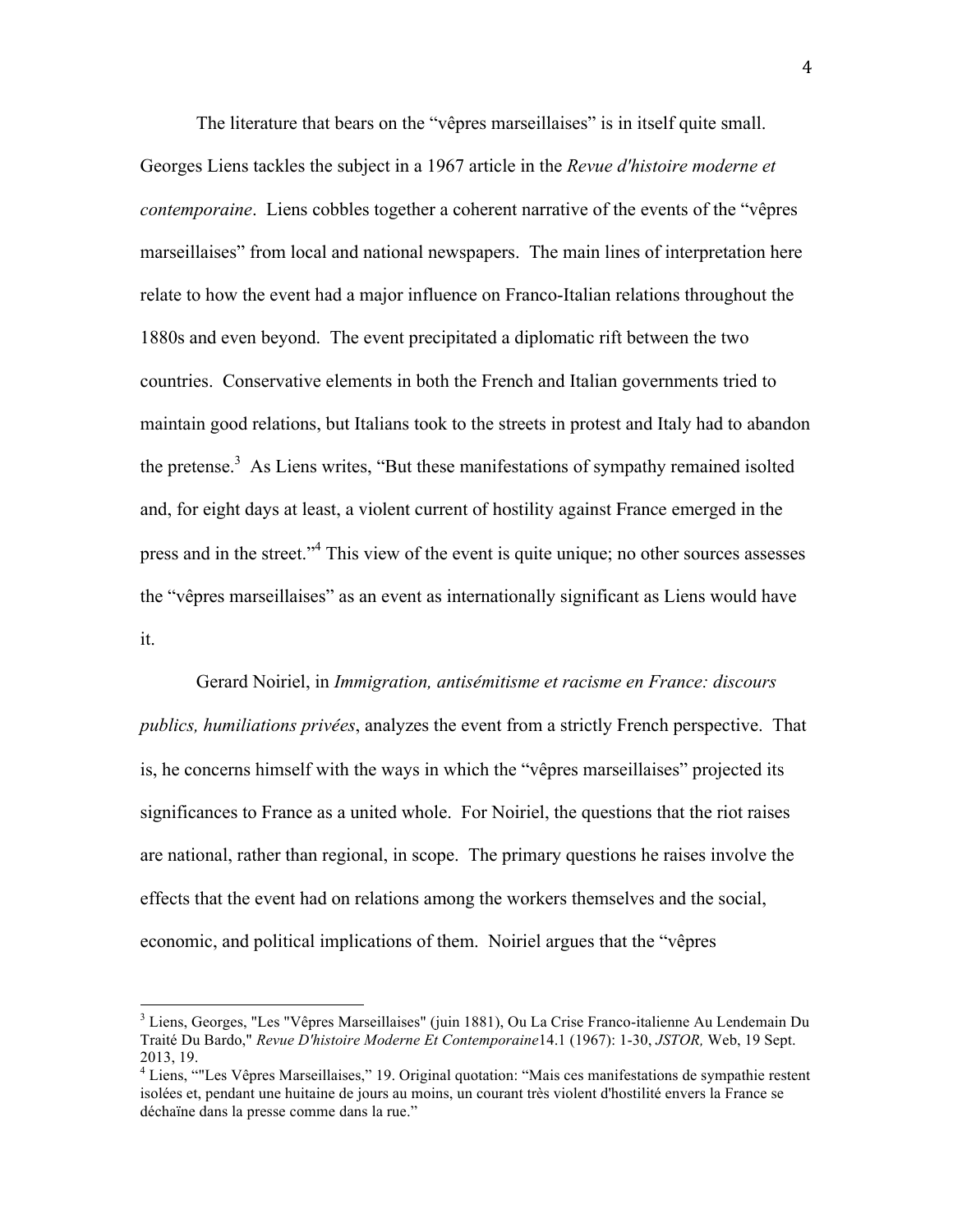marseillaises" was a founding moment ("moment fondateur")<sup>5</sup> in the history of xenophobia. For the first time, anti-immigrant and anti-foreigner feelings were being distilled in political discourses. Noiriel writes, "Here workers expressed their anger using national language and symbols, and the resulting violence was persecuted by the national government itself, where before the local elites would simply distribute reprimands."<sup>6</sup> To Noiriel, the event is a turning point for the social mobilization of the French working class against the presence of foreign communities.

Laurent Dornel gives much the same interpretation. However, he focuses more on the impact that the "vêpres marseillaises" had in the French press, both local and national. He sets more store by the discursive reverberations of the violent episode. For him the disturbance was an event that set off a very public discussion about the role of immigrants in the political, social, and economic landscape of the nation. Moreover, the violence itself, and the many other similarly motivated acts of violence, contributed heavily to the formation of a social movement whose defining feature was xenophobia. Noiriel and Dornel's approaches give a good sketch of the contours of the historiography on immigration and nationality in Marseilles.

The angle that I propose to take here will center rather more on Marseilles as a space of convergence where these social processes were played out. Under this framework, the "vêpres marseillaises" becomes a point at which the narrative of prosperous cohabitation among national groups begins to crumble. Moreover, Noiriel and Dornel's general framework that takes the concept of xenophobia as the central

<sup>&</sup>lt;sup>5</sup> Noiriel, Gerard, *Immigration, Antisemitisme Et Racisme En France*, N.p.: Fayard, 2007, Print, 149.<br><sup>6</sup> Noiriel, *Immigration*, 150. Original quotation: "Mais ici les ouvriers (tout du moins certains d'entre eux) disent leur colere en utilisant un langage et des symboles *nationaux*, et leurs recriminations sont repercutées jusqu'au sommet de l'etat republicain, alors qu'auparavant les élites se contentaient de réprimer les débordements locaux."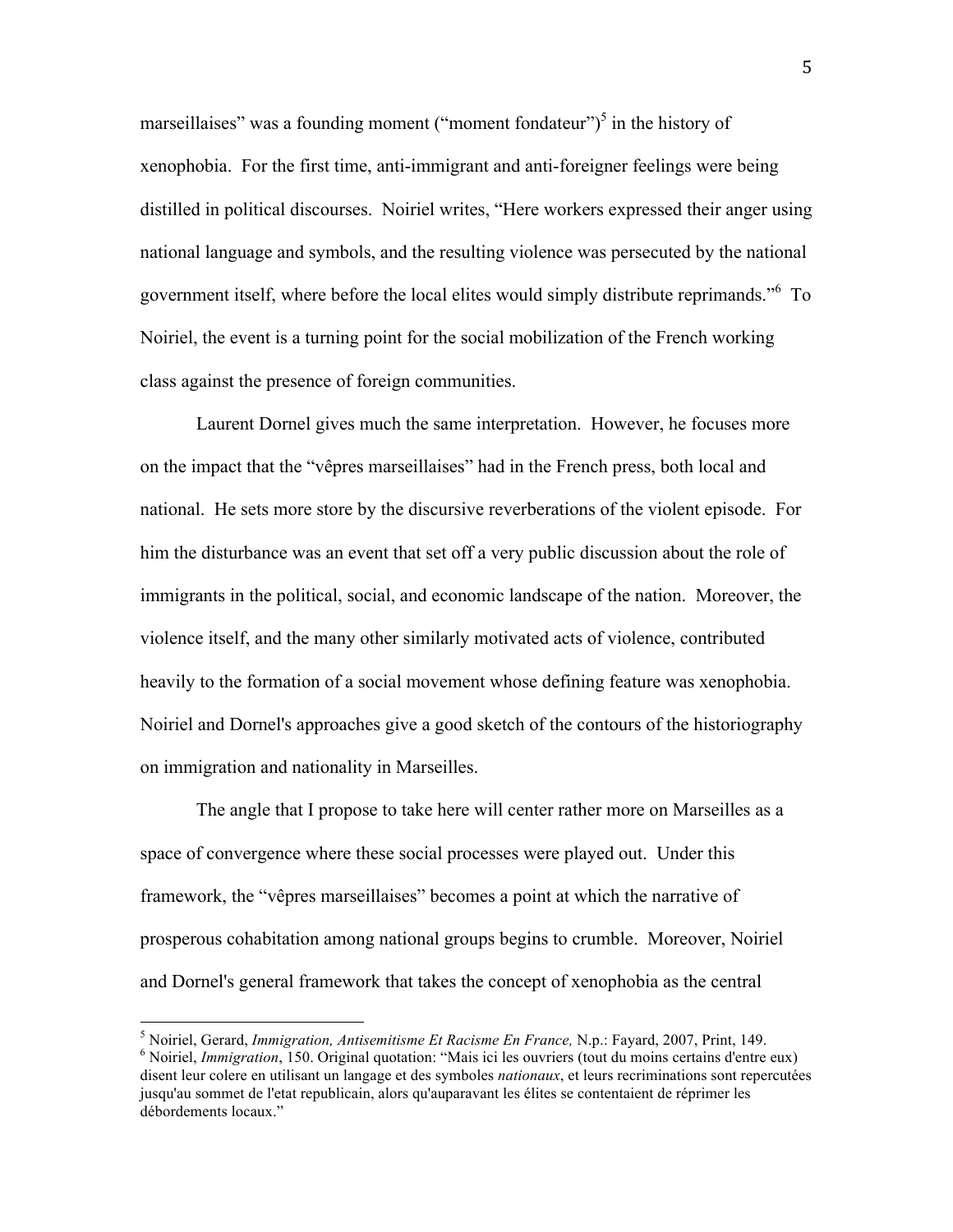explanatory variable needs to be expanded. The argument that a general buildup of xenophobic feeling was, at root, the cause of the "vêpres marseillaises" is deficient in that it minimizes the importance of contingency. It risks suggesting that the riot was inevitable. Why did anti-Italian feeling manifest itself in the way that it did when it did? To satisfactorily answer this question, it is necessary to explore Marseilles as a place of convergence in both the cultural and metaphorical senses. This single riot in the summer of 1881 was a watershed moment for French discourses on immigration, attitudes towards foreign populations, and the social mobilization of the city's French workers towards a more precise and egalitarian definition of what it meant to be French.

## **Historical Marseilles and the "Italian Invasion"**

Investigating Marseilles as an evolving space of confluence that frequently served as a battleground for French struggles with violence, national identity, and immigration is crucial to understanding how each of these threads represent closely parallel histories. Every account of the city of Marseilles discusses its historical "cosmopolitanism." Emile

Temime, in his book *Migrance: Histoire des migrations à Marseilles*, writes:

Marseilles remains by nature a crossroads, a place of meeting among civilizations in a Mediterranean world where isolation is too often the norm, a bridge between men, where they meet and different cultures unite. Therein lies its fortune; therein lies its future.<sup>7</sup>

Marseilles, France's second city, has a long history as a commercial port, a melting pot of

 <sup>7</sup> *Migrance: Histoire des migrations à Marseilles,* Ed. Emile Temime, Vol. 4, Aix-en-Provence, Edisud, 1989, 414. Original quotation: "Marseilles reste par nature une ville-carrefour, un lieu de rencontre entre civilisations dans un monde mediterranéen ou les rejets et l'isolement deviennent trop souvent la norme, une passerelle entre les hommes, d'ou qu'ils viennent et les differentes cultures qui s'y rejoignent. La est sa chance; la est son avenir."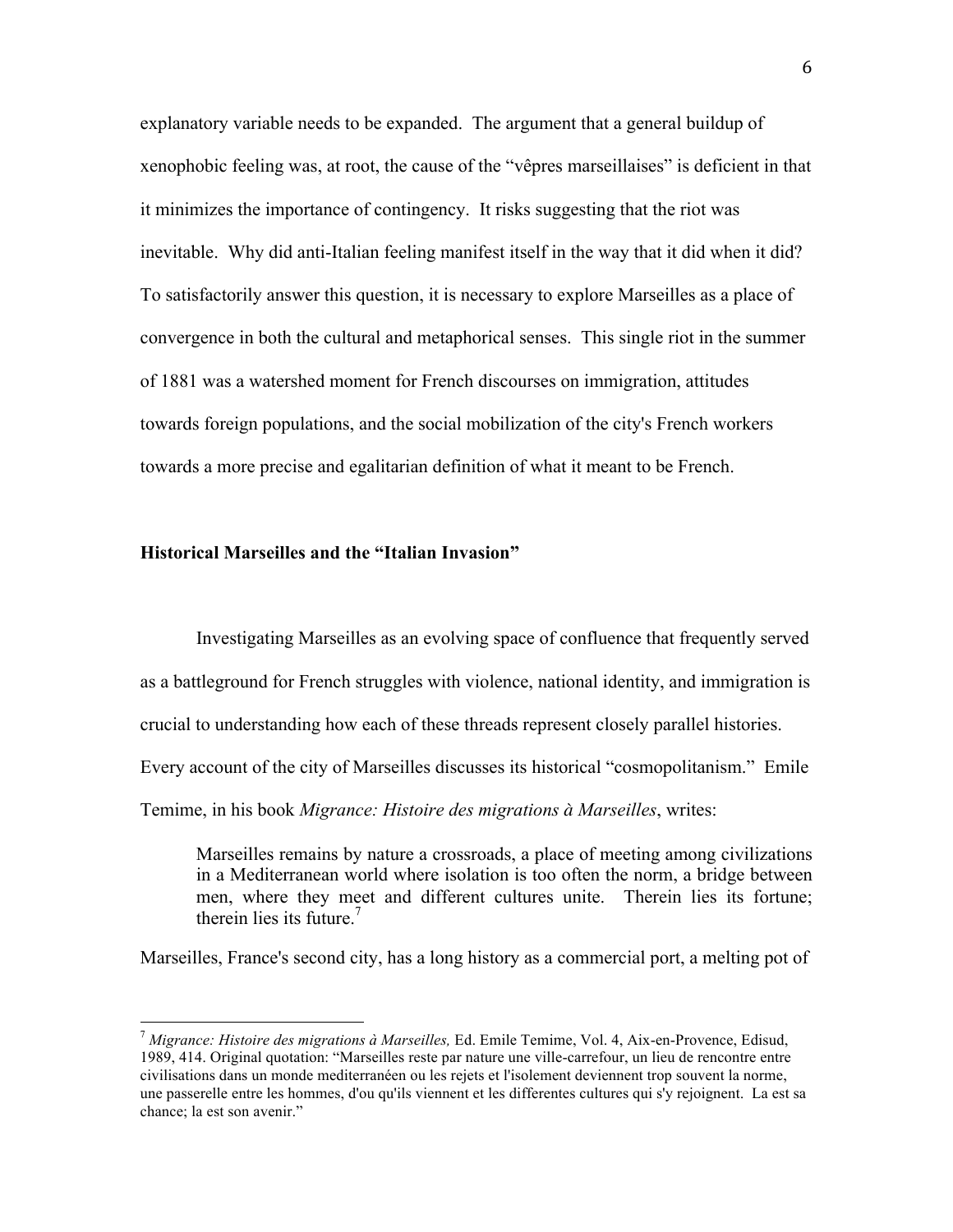the civilizations and cultures that have lined the Mediterranean as far back as the Roman Empire. People from far and wide passed through and sometimes settled in Marseilles. New migrations folded over the previous, forming cosmopolitan Marseilles just as sediment accretes over old soil. During the  $19<sup>th</sup>$  and  $20<sup>th</sup>$  centuries, Marseilles became the "port of the empire," funneling goods and personnel to French centers of control in Africa. The docks of the city became a place of immense international and intercultural convergence. Such a convergence has important conceptual consequences. Above all, it means that Marseilles is not simply a representative slice of the French republic or the French nation. French nationality as manifested in Marseilles is firmly embedded in the context of cosmopolitanism. The historiography, following Temime's example, has largely interpreted Marseilles' cosmopolitanism in a positive light. As Stéphane Mourlane and Céline Regnard note in the introduction to their collection of essays, *Les batailles de Marseilles: immigration, violences, et conflits, XIX-XX siècles*, this tendency to understand cosmopolitanism as a reason for the historical greatness of Marseilles has contributed to a conspicuous absence of critical studies of the violence and aggravation that have occasionally vitiated relationships among the city's nationalities and that have served as an important, yet overlooked, force in the formation of a sense of French national unity among the working classes. $8<sup>8</sup>$ 

The concept of cosmopolitanism in Marseilles cannot be understood uniformly as a force for tolerance and coexistence. Indeed, Mourlane, Regnard, and Dornel show beyond doubt that it led to serious disputes over economic rights. Between 1880 and 1890, incidents of violence between French and Italian workers became more frequent

 <sup>8</sup> Mourlane, Stéphane and Céline Regnard, "Introduction," *Les batailles de Marseilles: immigration, violences et conflits,* Ed. Mourlane, Stéphane and Céline Regnard, Aix-en-Provence: Presses Universitaires de Provence, 2013, 5-11, Print, 7.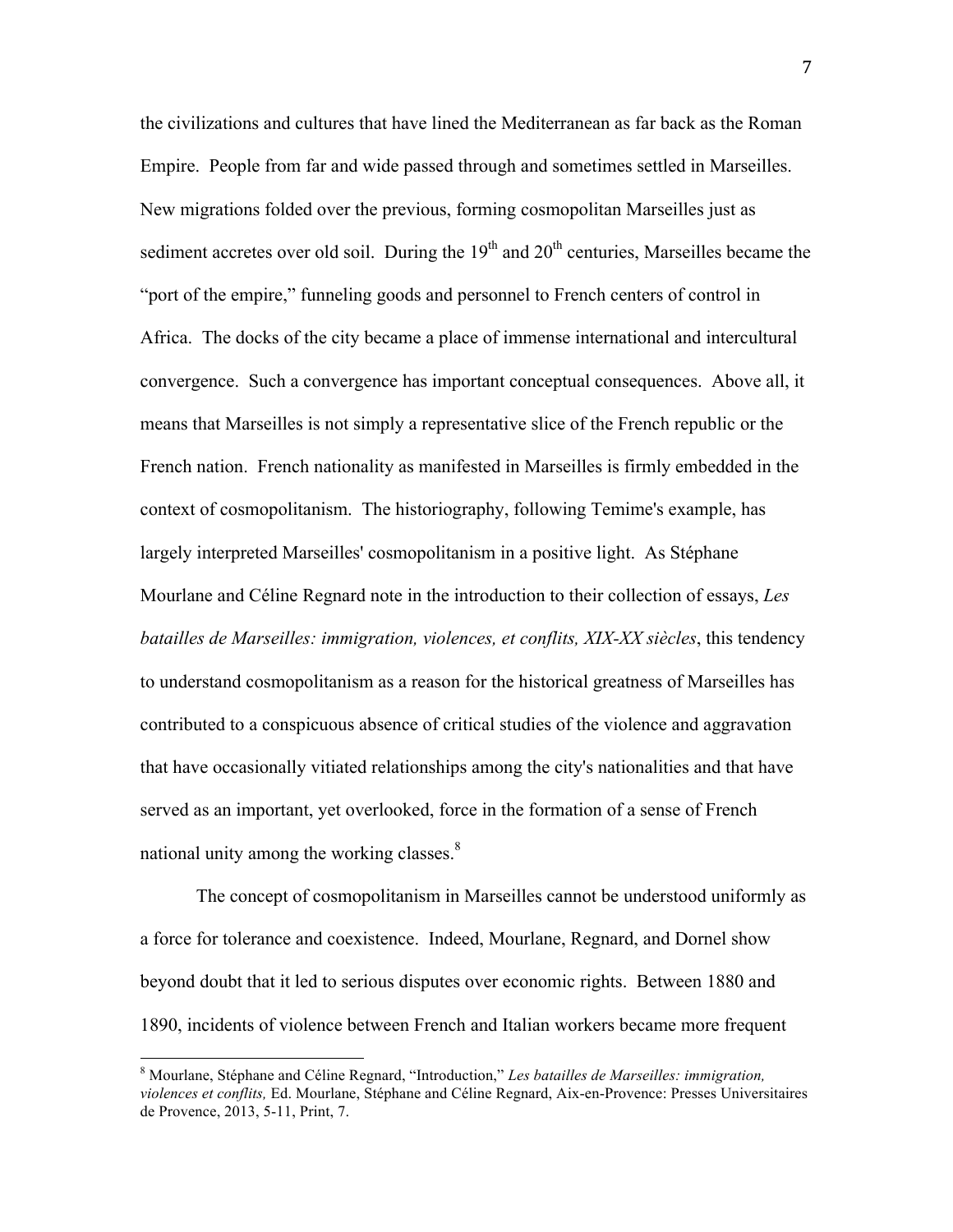and more intense.<sup>9</sup> These violent disputes took many forms: street fights, physical assaults, and even petitions and public demonstrations.10 Anti-Italian violence was, according to Dornel, somewhat ritualized. It very frequently involved premeditation and followed on the heels of such collective expressions of hostility and nationalism as the chanting of derogatory slogans and the publishing of mordant editorials in the local newspapers.<sup>11</sup> This set of circumstances was brought about by a minor economic crisis. When French workers lost their jobs en masse, there arose resentment at employed Italians. Thus the violence that troubled Marseilles during the 1880s was a direct consequence of cosmopolitan economic processes.

Throughout the latter half of the nineteenth century, France received a surge of immigrants, many of whom left their home countries to look for work in the increasingly industrialized French landscape. Many immigrants went to work in factories or took on other manual jobs in the industrially developed parts of the country such as Paris, Marseilles, Lyon, and Lorraine. These fairly sudden demographic changes had serious effects on the country's social and economic character. Italians (mostly from parts of northern Italy such as Piedmont) and Poles comprised the most significant immigrant populations. Incidences of violence among workers of different nationalities erupted throughout France. Tensions were especially high during periods of economic distress, as the French working class resented the incoming foreigners, who would sometimes take lower wages (which led to the depression of wage standards) and would frequently be

 <sup>9</sup> Dornel, Laurent, "Paradoxes de la xénophobie ouvrière," *Les batailles de Marseilles: immigration, violences et conflits,* Ed. Mourlane, Stéphane and Céline Regnard, Aix-en-Provence: Presses Universitaires

 $\frac{10}{11}$  Dornel, "Paradoxes de la xénophobie ouvrière," 138. 11 Dornel, "Paradoxes de la xénophobie ouvrière," 142.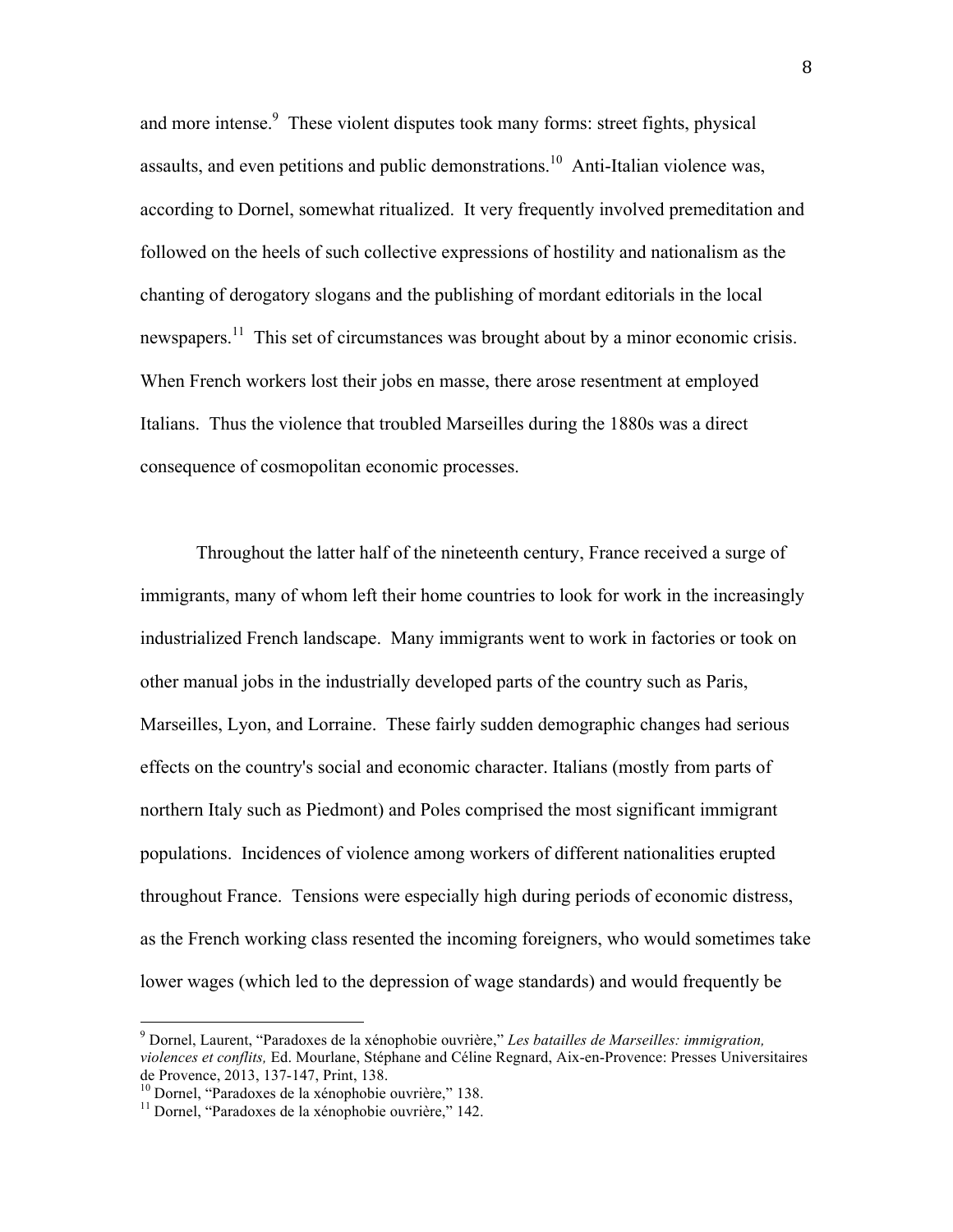employed as strike breakers.<sup>12</sup> These were the sources of a xenophobic tendency among the French working poor, which to an extent cohered into a sense of French nationalism, particularly among urban workers.

By the 1870s, only a decade before the "vêpres marseillaises," Marseilles' cosmopolitanism educed a series of new economic circumstances, which altered the ways in which people did business and which bore tremendous consequences for the city. In the previous decades, the port had earned a renewed importance as the center of a colonial network after France had begun to exert its power in North Africa.<sup>13</sup> Moreover, in 1869, the Suez Canal opened, leaving Marseilles as a prime route of transit for traders, travelers, and cargo ships going to and from as far afield as East Asia.<sup>14</sup> However, the period saw a proliferation of port cities throughout Europe, and Marseilles lost its place as the Mediterranean's sole port of passage. The commercial economy was modernizing, and Marseilles' docks were no longer bustling. Thus Marseilles slowly became a more industrial city, relying not on local resources but on imported materials to forge goods.<sup>15</sup> The city became famous for its "oleagineaux," mainly olives and olive oil, and for its soap. $16$ 

The critical consequence of the new Marseillais economy was an upsurge in demand for labor, both skilled and unskilled. This shift was accompanied by numerous other significant changes. During the last quarter of the  $19<sup>th</sup>$  century, Marseilles' political leaders, backed by the city's influential assembly of merchants, successfully challenged a

<sup>&</sup>lt;sup>12</sup> "Bulletin de l'Etranger," *Le Temps* [Paris] 22 Mar. 1882: N. pag, *Gallica*, Web, 03 Sept. 2013.<br><sup>13</sup> Pierrein, L, "Du negoce aux industries 'classiques' (1870-1940)," *Histoire de Marseilles*, Ed. Edouard

Baratier, Toulouse: Privat, 1973, 359-384, Print, 360.<br><sup>14</sup> Pierrein, "Du negoce aux industries 'classiques' (1870-1940)," 360.<br><sup>15</sup> Pierrein, "Du negoce aux industries 'classiques' (1870-1940)," 362.<br><sup>16</sup> Pierrein, "Du ne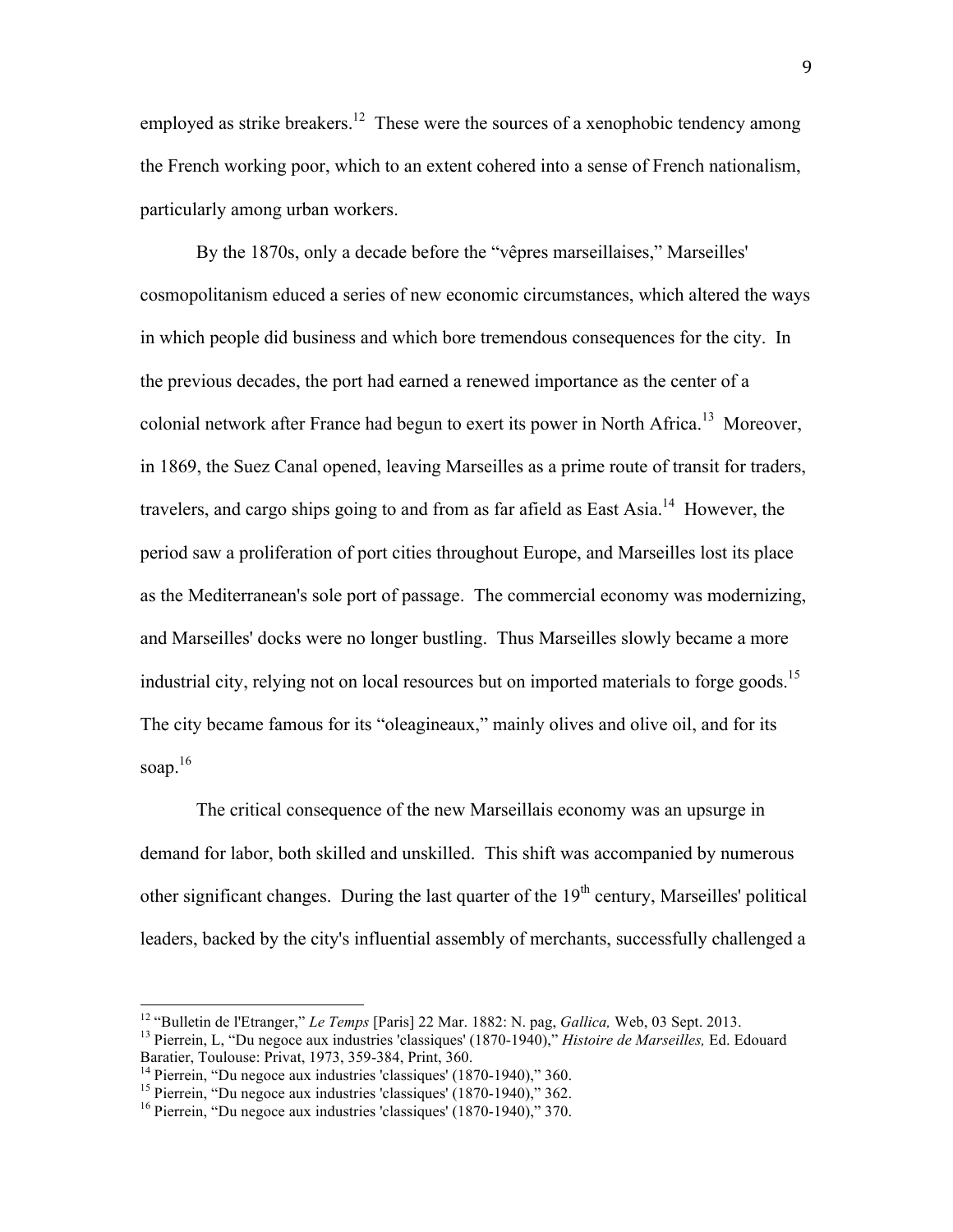move towards economic protectionism, which would have spelled doom for the region's commercial activity.17 More important still were the social and demographic patterns that emerged from this period. First, the city's population exploded, rising from around 300,000 residents in 1872 to more than half a million by the turn of the century.<sup>18</sup> Here, immigration was largely to thank; by 1886, only 43% of Marseillais had been born there.19 The Italian community in Marseilles was the largest and most economically vital immigrant group; according to census data, there were more than 165,000 Italians (mostly workers and their families) in France in 1876, many of whom lived and worked in the Bouches-du-rhône region along the south eastern coast in cities such as Marseilles and Nice.<sup>20</sup> Additionally, in the 1870s, organized labor began to gain serious ground in Marseilles, and in Provence generally. Workers gathered in a "congress" in 1879, pledging to use strikes and other tactics to win concessions from the business owners. In 1883, for example, almost 10,000 dock workers ceased all operations, paralyzing the port for a full three weeks.<sup>21</sup> On the eve of the "vêpres marseillaises," Marseilles was a city of immigrants and workers, with an industrial economy, a decisively leftist politics, and a very diverse social scene.

What Temime calls "Italian Invasion" is of particular importance here, and its narrative allows for a more precise understanding of the social and political relationships between the Italians and French during this period of profound economic innovation, demographic rearrangement, and social transformation. During the second half of the

<sup>&</sup>lt;sup>17</sup> Pierrein, "Du negoce aux industries 'classiques' (1870-1940)," 378.<br><sup>18</sup> Olivesi, A, "Contrastes sociaux et luttes politiques sous la troisieme republique," *Histoire de Marseilles,*<br>Ed. Edouard Baratier, Toulouse: Pr

<sup>&</sup>lt;sup>19</sup> Olivesi, "Contrastes sociaux et luttes politiques sous la troisieme republique," 386.<br><sup>20</sup> Leroy-Beaulieu, Anatole, "Les Troubles De Marseilles," *Le Revue Politique Et Litteraire: Revue Des Cours Litteraires* (1881)

<sup>&</sup>lt;sup>21</sup> Olivesi, "Contrastes sociaux et luttes politiques sous la troisieme republique," 406.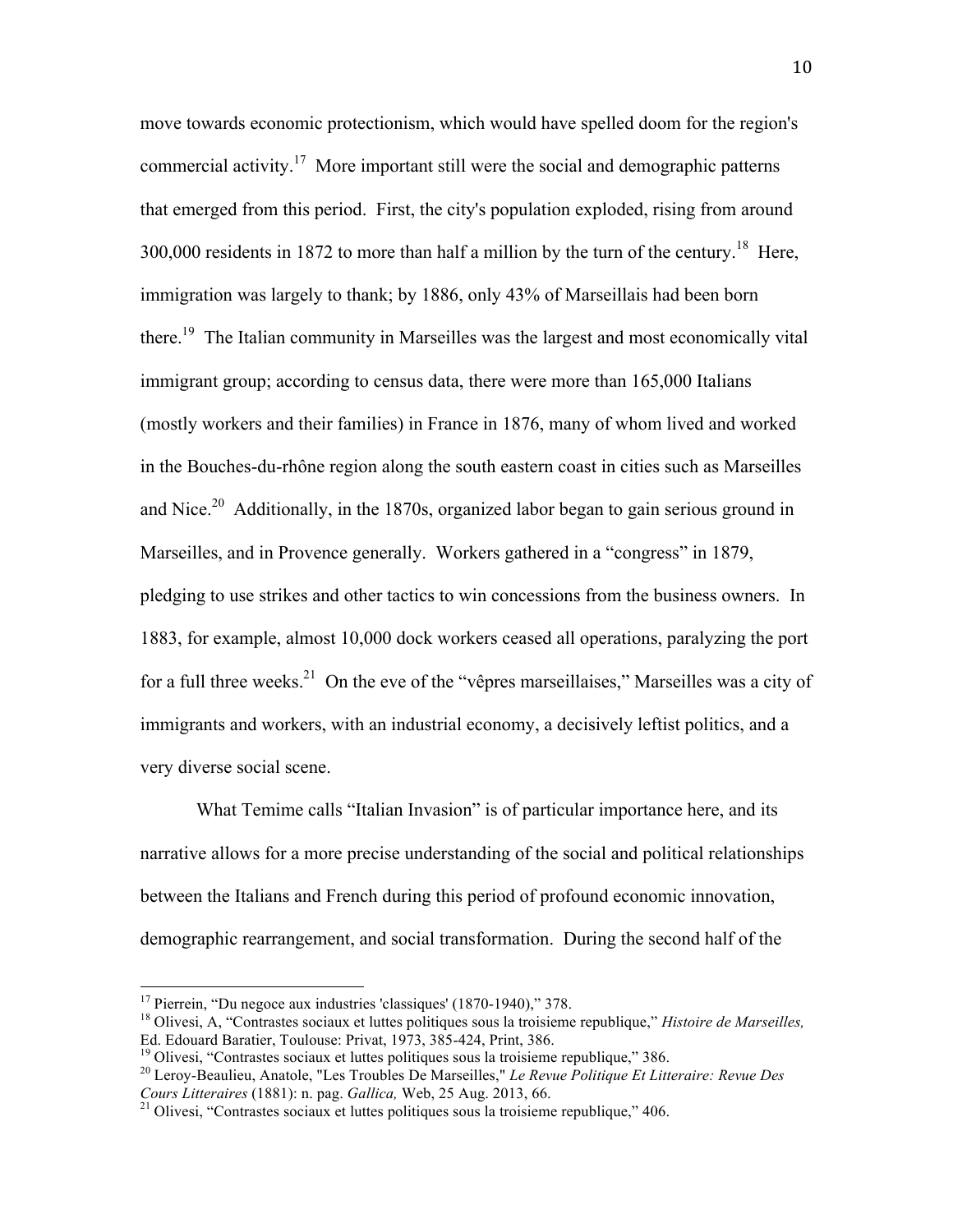$19<sup>th</sup>$  century, immigration from all over Europe to the United States was in full swing. Marseilles was frequently a way station for Italians, Greeks, and Turks on their way to Ellis Island.<sup>22</sup> The city served also as a permanent destination for many thousands of Italians, the most significant national minority in the area, who were attracted by the work opportunities in the industrializing economy. The composition of the city, both social and economic, was shaped to a very large degree by this flow of workers. Insalubrious tenements were erected in shabby neighborhoods, where Italian workers (mostly men) slept.<sup>23</sup> Communities rose around these neighborhoods. Importantly, many of these communities were culturally separate from French Marseilles, which had neither the infrastructure nor the experience to integrate the Italians into an idealized republican city in which everyone, irrespective of race or nationality, was an equal citizen. This meant that Italians could maintain their culture and lifestyle without great difficulty. Naturally, however, serious problems arose out of this absence of social integration. Occasionally, resentments flared up; French workers accused Italians of stealing their jobs and of undermining union efforts by accepting low wages. The "vêpres marseillaises" marks a moment in which this maelstrom of class and national tensions boiled over into the political discourses of the French Third Republic.

## **The Press and its Coverage of the "Vêpres Marseillaises"**

The "vêpres marseillaises" is worth careful consideration precisely because it lies at the intersection of all of these narratives. National identity, worries over immigration,

 <sup>22</sup> *Migrance: Histoire des migrations à Marseilles,* Ed. Emile Temime, Vol. 2, Aix-en-Provence, Edisud, 1989, 22.

<sup>23</sup> Temime, *Migrance: Histoire des migrations à Marseilles,* Vol. 2, 27.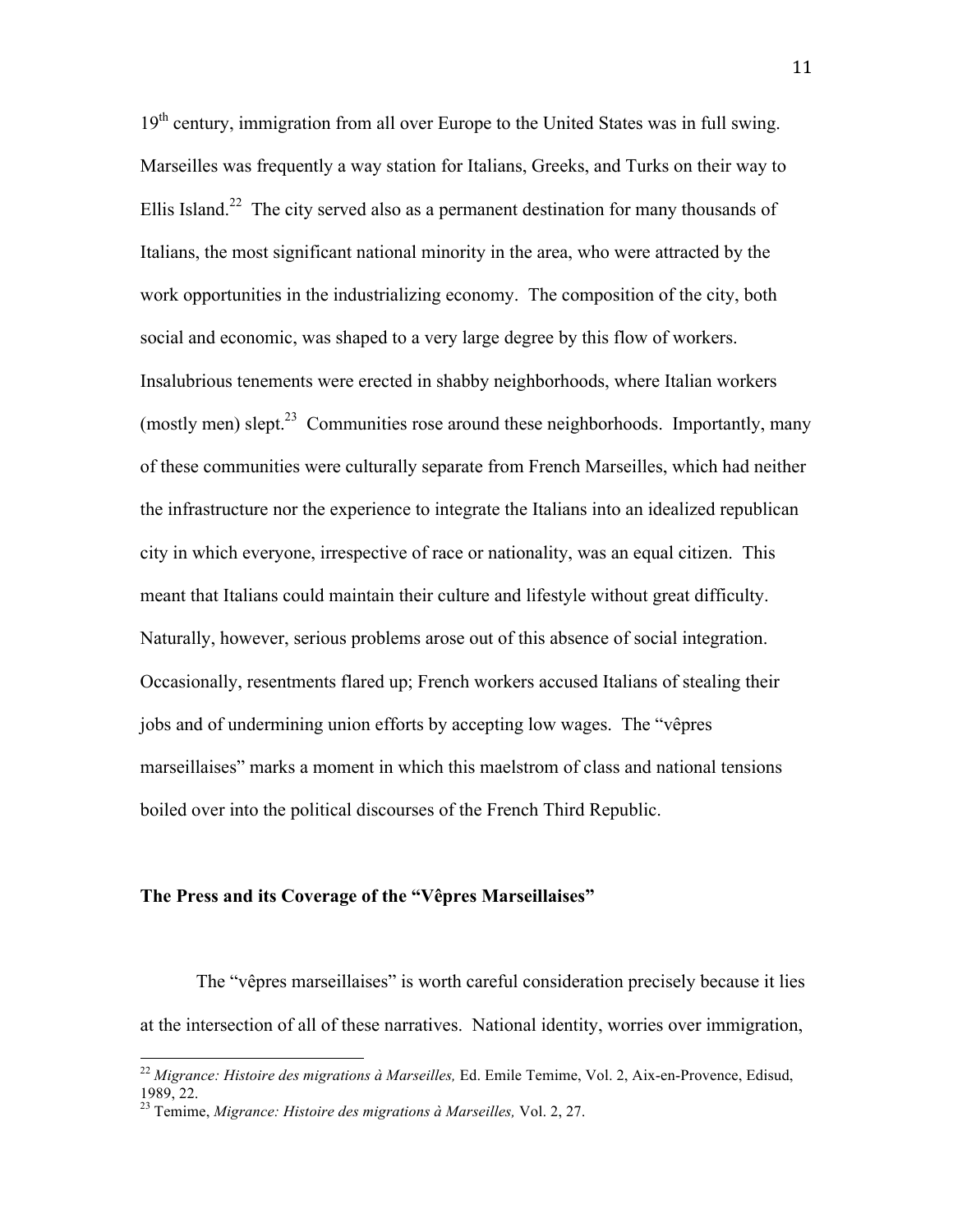and violent incidents – all of these stories converge in this single event in the summer of 1881. The violence was relatively isolated, but the event nonetheless acquired a certain heft in both the local and national presses. Examining the perspectives and language from which and with which these presses described the "vêpres marseillaises" will bring us further towards an understanding of the incident as a moment in the evolution of France's relationship with immigration and national identity.

By the 1880s, the French republic had established a print tradition that would prove key to the way that the French public, and especially the working classes, consumed the news. By 1881, ten years after the reestablishment of republicanism after the fall of the Second Empire, a public discursive space reappeared, giving rise to private, competing newspapers.24 Crucially, the press succeeded in attracting the widespread attention of the working classes. Newspapers often achieved this by presenting the news in short bulletins and portraying conflicts in black and white language, with clear "victims and aggressors."<sup>25</sup> We will see this tendency reflected in the language and ideas of the press with respect to the Italian community in Marseilles.

The local Marseillais press is especially useful in providing detailed accounts of the "vêpres marseillaises," and bears more directly on the question of working class nationalism. While the national press illustrates publicly held beliefs about Italians in France, the local newspapers permit a more thorough investigation of the actual tensions in the streets of Marseilles. Besides the rough sketch of the "vêpres marseillaises" given above, there are several specific points that deserve a closer reading.

 <sup>24</sup> Noiriel, *Immigration*, 154. <sup>25</sup> Noiriel, *Immigration*, 154.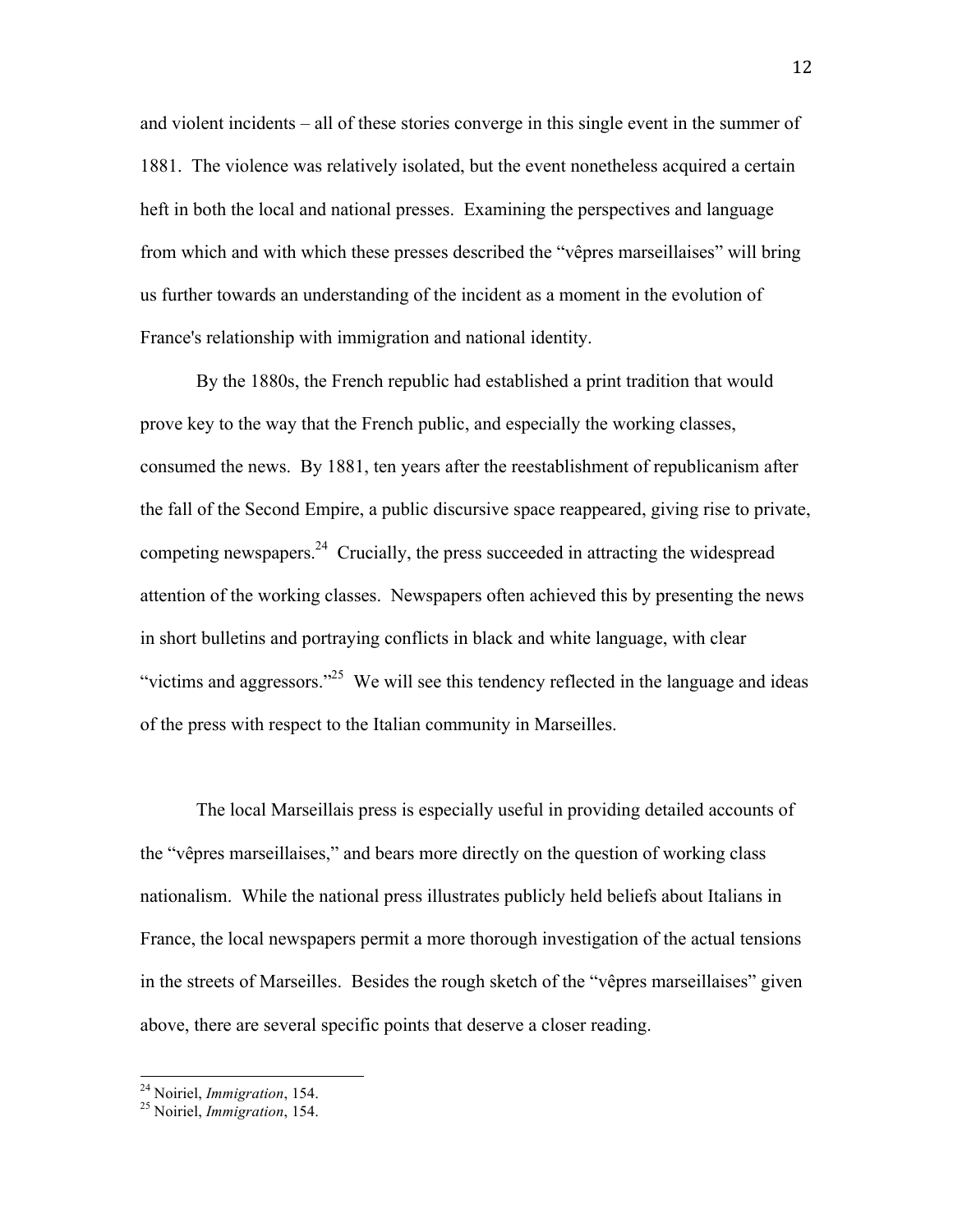The ways in which the Marseilles papers portray Italian workers are telling. The Italians are, according to *Le Petit Provencal*, disposed to violence. After all, they always carry "long knives"<sup>26</sup> on their persons. In addition, several pieces concerning the incommodious hygiene of the Italians were published in the ensuing months.<sup>27</sup>

The contextual significance of the day of June 17, 1881 is crucial. On that day, an expeditionary corps of the French army under a certain General Vincendon debarked in Marseilles on its return from Tunisia and was welcomed with a "climate of celebration."<sup>28</sup> The feeling in the city was one of national pride and triumph. The gathered crowd of French workers (dockers, industrial workers, itinerant laborers) was energetic, verging on unruly.<sup>29</sup> *Le Petit Provencal* printed that the Marseillais were "enthusiastic, even chauvinistic, and we here will not reproach them for it."<sup>30</sup> The soldiers turned down the Rue de la République, which was lined with foreign consulates, many of which raised their countries' flags. $31$  The catcalls and verbal provocations that allegedly came from the "club italien" thus pierced an already tense, highly charged atmosphere in which not only the French crowd, but also the foreign diplomatic representatives in Marseilles, actively expressed their national loyalties. The symbolism is immediately clear. One of the primary ways in which these French workers related to their Italian counterparts was through a carefully defined national allegiance demonstrated by identification with the republic and the flag. The press, as illustrated by *Le Petit Provencal*, fueled the fire of national pride and righteousness. The conjuncture

<sup>&</sup>lt;sup>26</sup> "Informations," *Le Petit Provencal* [Marseilles] 26 June 1881: N. pag, Print.<br><sup>27</sup> Noiriel, *Immigration*, 154.<br><sup>28</sup> Liens, "Les Vêpres Marseillaises," 7. Original quotation: "La foule participait dans un climat de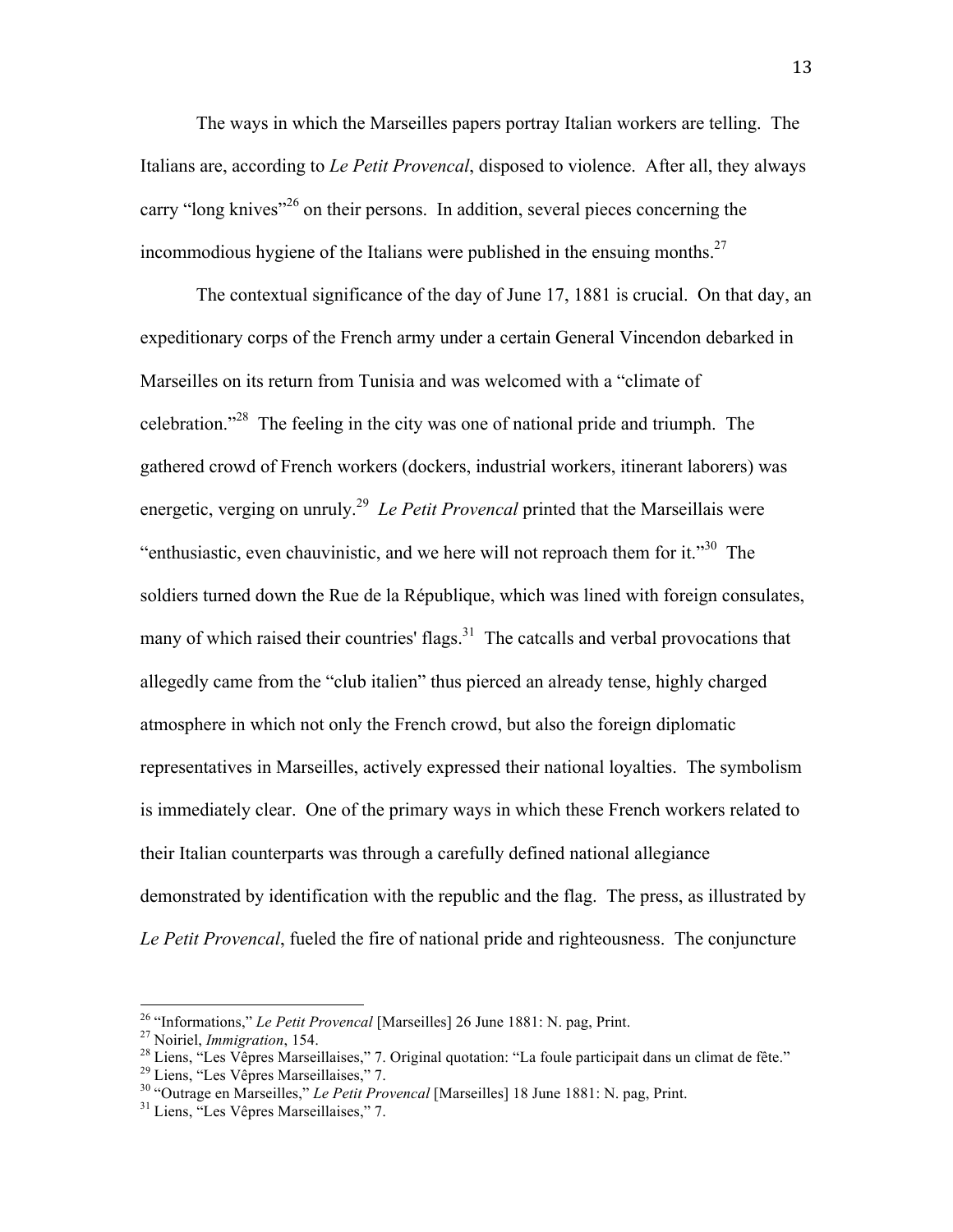between class and nationality arises once again; *Le Petit Provencal* was a publication with socialist inclinations.<sup>32</sup> A picture begins to emerge in which Marseilles' leftist elements, rather than its conservatives, have appropriated nationalism as a means of selfexpression. This stands in stark opposition to traditional socialist dogma, which emphasizes the importance of international cooperation among fellow workers. Thus the "vêpres marseillaises" represents a demonstration of the unique blend of socialist politics and nationalist symbology that characterizes the development of working class nationalism in Marseilles.

As another daily newspaper, *Le Petit Marseillais*, notes, on the evening of June 19 a group of fifteen or twenty Italian workers, armed with knives and revolvers, began attacking pedestrians on the street. $33$  Chaos followed; a large and angry group of Frenchmen chased the offenders, who barricaded themselves inside a house. The Italians then ascended to the building's roof, where they began to throw stones and tiles at their murderous besiegers.<sup>34</sup> When the dust cleared, several lay dead and the authorities promptly arrested over a hundred people. However, the reverberations of the violence were considerable. Word of the violence spread through the city, and the streets were soon packed with protestors calling for blood.<sup>35</sup> The Italian community at large, most of which was of course entirely ignorant of the day's bloodshed, locked their doors and armed themselves out of fear and confusion. The city was effectively locked down on the order of the prefect – cafes and businesses were shuttered and the military locked down

<sup>&</sup>lt;sup>32</sup> Liens, "Les Vêpres Marseillaises," 8.<br><sup>33</sup> "Informations," *Le Petit Marseillais* [Marseilles] 20 June 1881: N. pag, Print.<br><sup>34</sup> Liens, "Les Vêpres Marseillaises," 12.<br><sup>35</sup> Liens, "Les Vêpres Marseillaises," 12.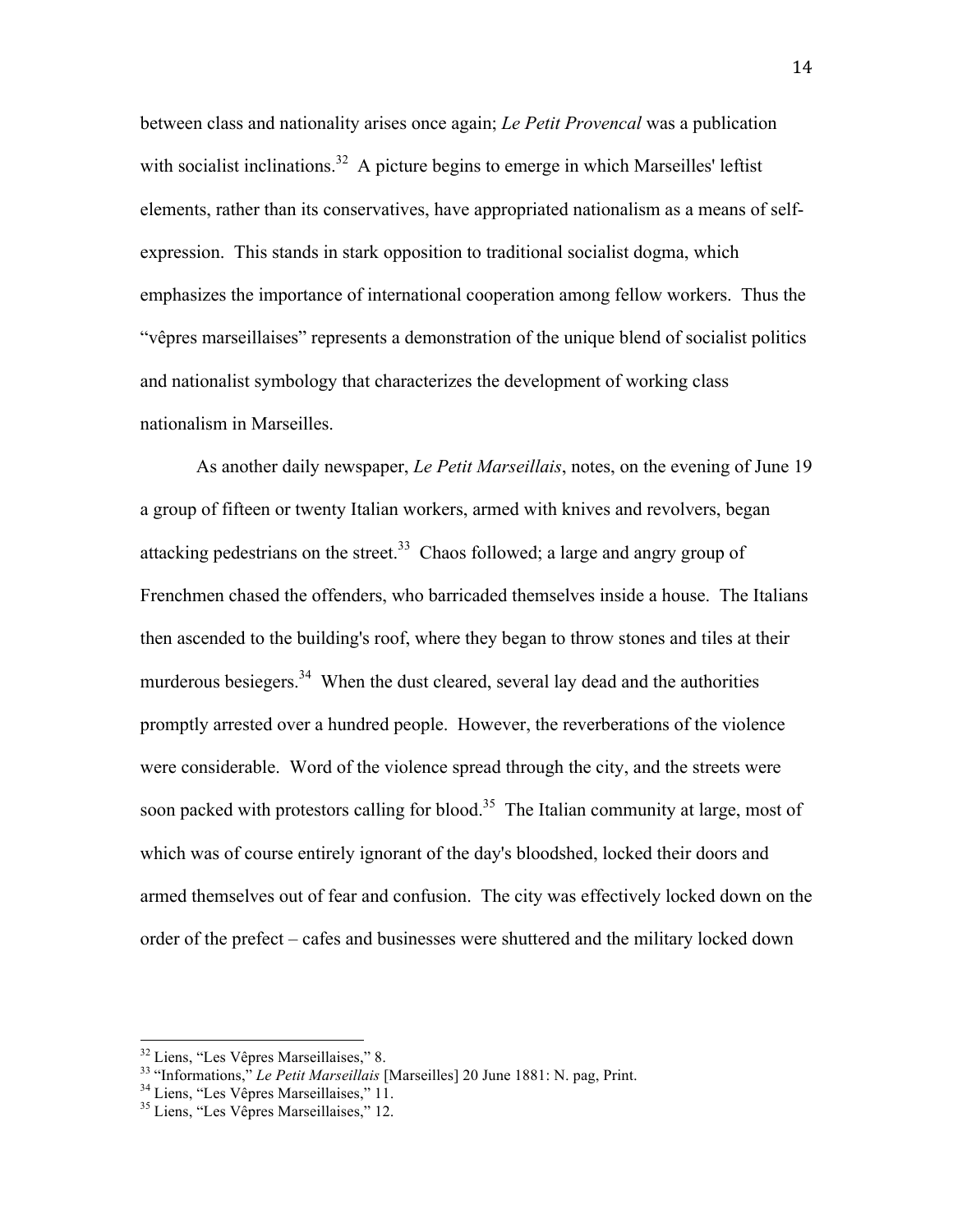major intersections.36 This account delivered by *Le Petit Marseillais* indicates the gravity of the violence and the depth of the anger and hostility on both sides of the national divide.

The coverage of the "vêpres marseillaises" by the French news sector operates on two distinct levels: the diplomatic and the local. Most of the news reports concerning the "vêpres marseillaises" give basic testimonies of the course of events and then establish the response of the authorities. The former illustrates how the French workers used symbols of the nation in the immediate struggle against their Italians counterparts. The latter is important in understanding how the republican government in Paris viewed the riots. As mentioned above, the Marseilles police arrested French workers as well as Italians on the direct order from the prefect, suggesting that the government wished to avoid the appearance of prejudice in its handling of the affair. The riots were therefore understood as having potential effects on the diplomatic relationship between France and Italy. The French authorities had to make sure their response was even-handed. However, the event did set off a minor diplomatic crisis between the two countries, caused, according to Noiriel, by Italy's resentment of France's success in subduing Tunisia. The workers of Marseilles were thus "conscripted into the diplomatic battles that were not theirs." $37$ 

The local newspapers that covered the bloody events of June 1881 demonstrate the ways in which both the French public and the Marseilles workers used both violence and the language and symbols of the *patrie* in the service of French nationhood.

 <sup>36</sup> Liens, "Les Vêpres Marseillaises," 12. <sup>37</sup> Noiriel, *Immigration*, 152. Original quotation: "Les ouvriers ont été ainsi enrôlés dans les querelles de diplomates qui n'étaient pas les leurs."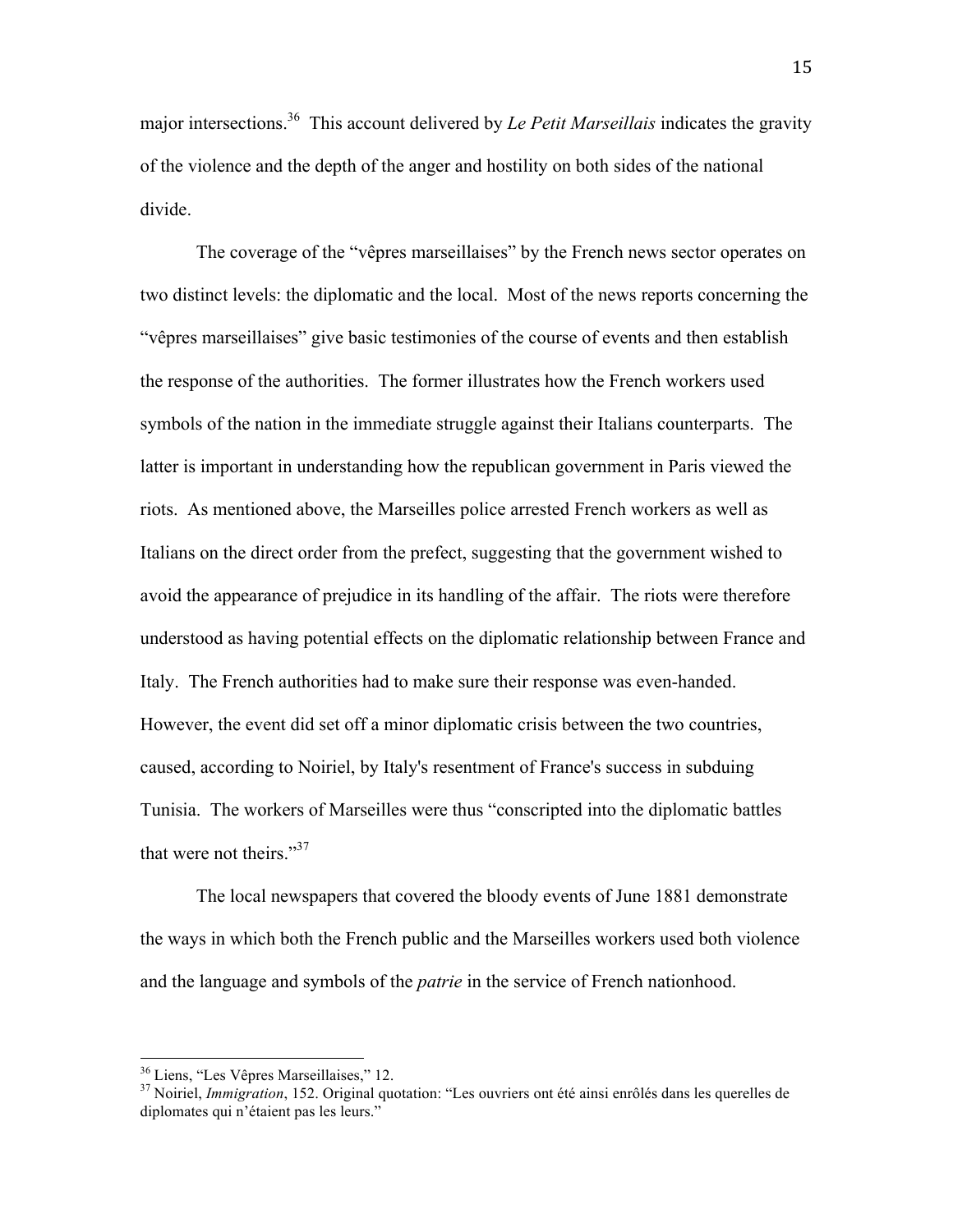*Le XIXe siècle*, a Paris-based quotidian journal, proffers a slightly more international perspective and places the "vêpres marseillaises" in the context of the political relationships among the rising and falling powers of Europe. The June 29, 1881 issue of the paper shows an awareness of how the press in neighboring countries reacted to the riots: "While the German newspapers, whether from Berlin or Vienna, rejoice at seeing the French and the Italians fighting each other, we see, in contrast, gradual appeasement in the cities of Italy, and, more unexpected still, in their newspapers."<sup>38</sup> Enduring tensions between France and Prussia gave the Germans cause to celebrate the troubles in Marseilles. More importantly, *Le XIXe Siècle* suggests that the Italian press began to take a more conciliatory tone in its discussions of the "vêpres marseillaises" in an effort to minimize the political damage. It becomes ever more apparent that the riots took on an international significance beyond their apparent scope, and the range and depth of press coverage of the sort we have seen here is to thank for it.

"Les troubles de Marseilles" is a piece in the *Revue politique et litteraire*, a moderate republican journal based in Paris from 1871 to 1939, by Anatole Leroy-Beaulieu, an academic and the son of a republican politician. The piece was published in July 1881, just a month after the events of the "vêpres marseillaises." His article looks at the events partly in the context of European colonialism, which shaped the relationship between France and Italy during the period. More important, however, are the prejudices, conscious or otherwise, that Leroy-Beaulieu's piece evokes.

 <sup>38</sup> "Informations," *Le XIXe Siècle* [Paris] 29 June 1881: N. pag, *Gallica,* Web, 29 Sept. 2013.Original quotation: "Tandis que les journaux allemands, soit de Vienne, soit de Berlin, se réjouissent de voir les Italiens et les Français se distribuer les coups de poing et les coups de couteau, nous voyons, au contraire, l'apaisement se faire dans les villes d'Italie, et, chose plus inattendue, dans leurs journaux."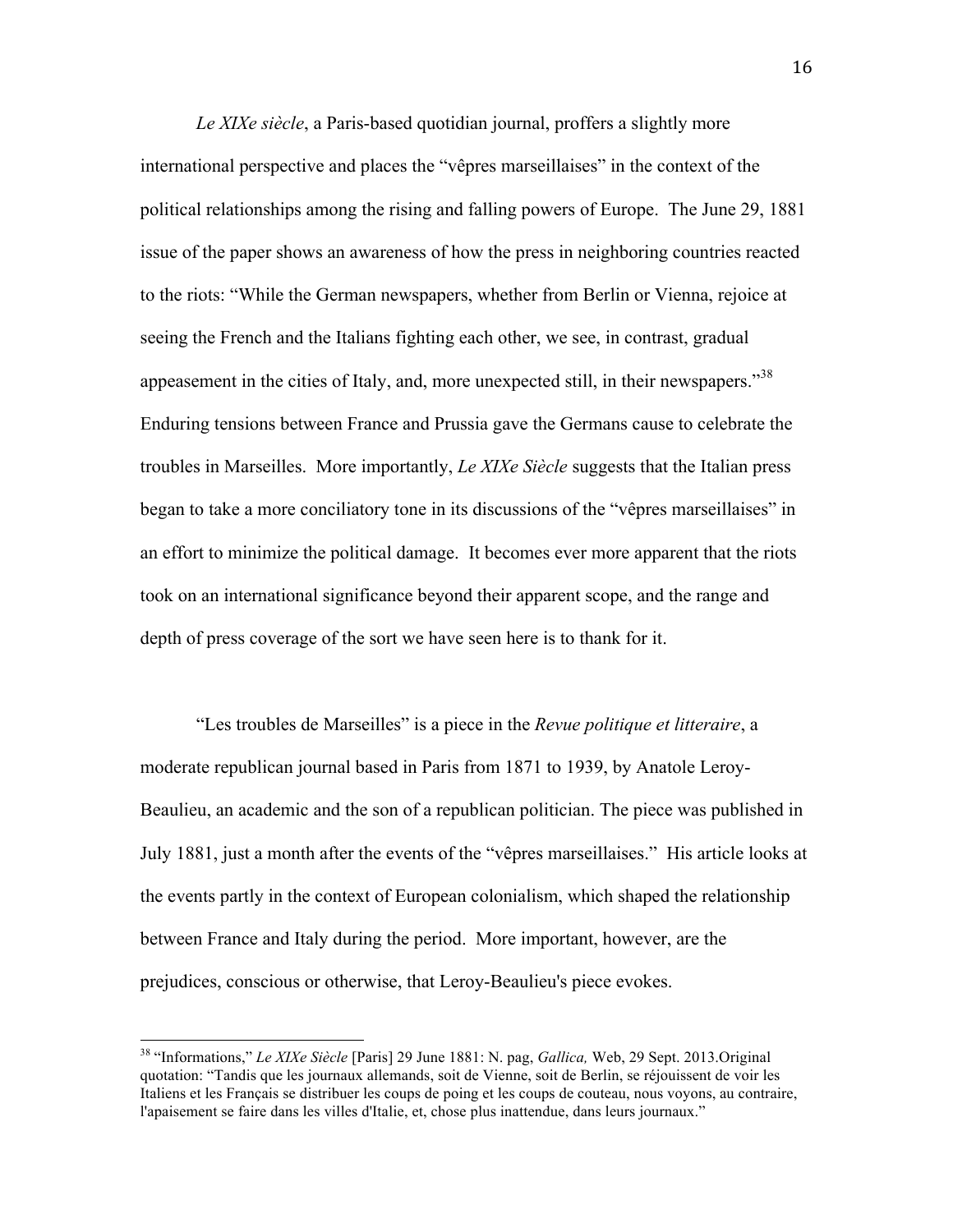Leroy-Beaulieu's analysis illustrates several conceits that helped shape French opinion towards Italian immigrants. The first is a variety of cultural centrism that places France, and Paris in particular, at the heart of European civilization. He writes that many other Europeans were drawn to France by the "magnetic"<sup>39</sup> power of the riches and cultural sophistication of Paris. It is plain that his vision of France as united and uniform clashes with the social realities in Marseilles, a place that operates along global lines. Additionally, he voices the concern of many French people that continued immigration and integration would lead to the dilution of the French nation: "Les esprits prévoyants se sont souvent, depuis vingt ou trente ans, inquiétés pour notre avenir national de la diminution progressive de la fécondité de nos familles, de l'affaiblissement de la nationalité française."40 The language he uses also betrays mild hostility towards foreigners on French soil; he writes of Italian immigration to France as a "silent invasion" (*silencieux envahissement*). Yet, the piece is doubtful that restrictions on immigration would be a good idea. Leroy-Beaulieu concludes that economic forces were the primary motivation for immigrant workers and he chalks up the "vêpres marseillaises" to the inevitability of violence between non-integrated, prideful nationalities living in close proximity to one another.<sup>41</sup> A further point of interest is the amount of information that Leroy-Beaulieu assumes that his readers already know. He never actually describes the "vêpres marseillaises" in any detail. He simply alludes to them as the "troubles of Marseilles." The piece presupposes a certain degree of knowledge, and this underscores the idea that it was covered fairly widely by the French press.

 <sup>39</sup> Leroy-Beaulieu, Anatole, "Les Troubles De Marseilles," *Le Revue Politique Et Litteraire: Revue Des* 

<sup>&</sup>lt;sup>40</sup> Leroy-Beaulieu, "Les Troubles," 67.<br><sup>41</sup> Leroy-Beaulieu, "Les Troubles," 68.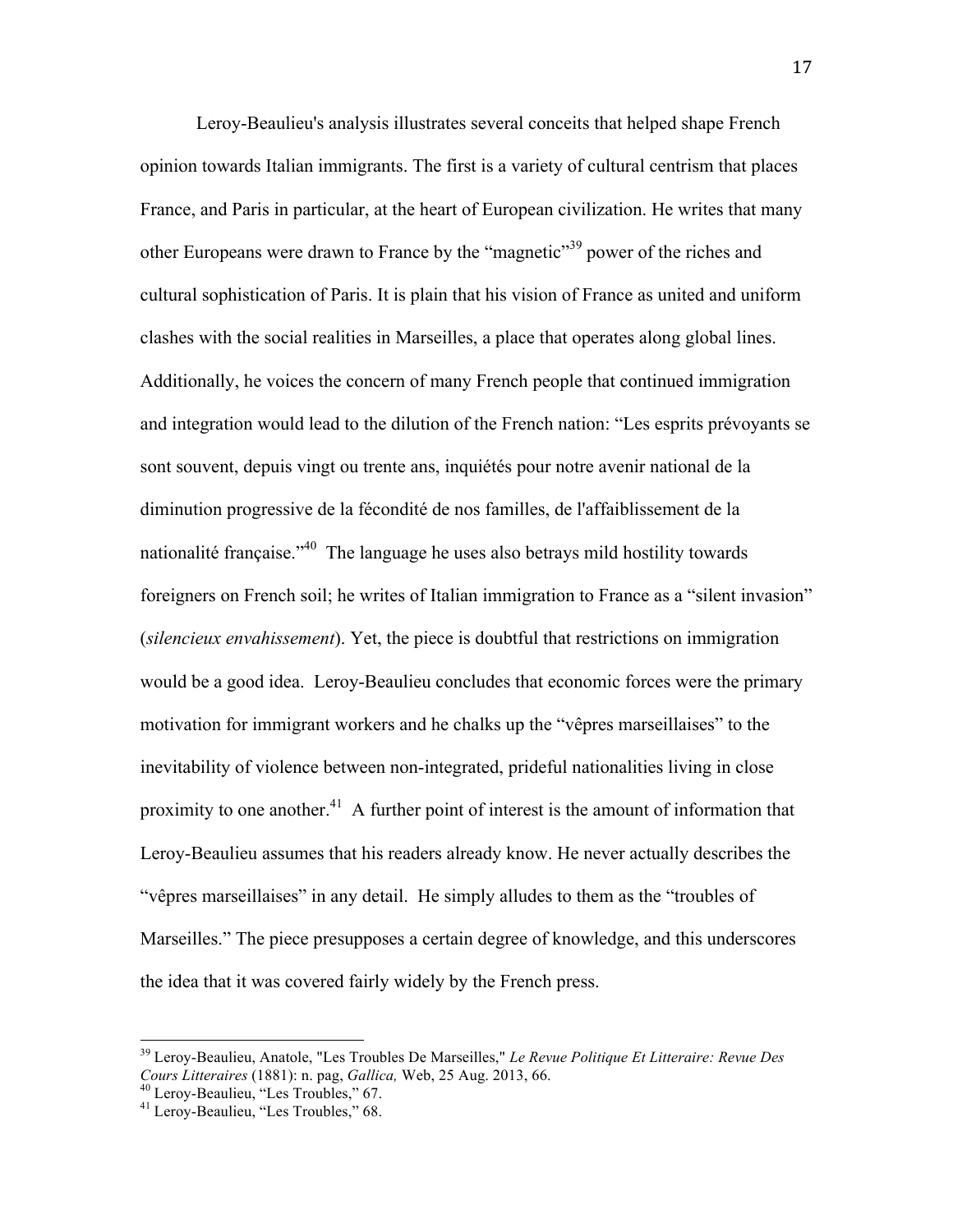For Leroy-Beaulieu's contemporaries, the article was an application of age-old French concerns about foreigners in France to an explosive new situation in Marseilles. Importantly, it was an instance of a major republican publication in Paris taking note of a relatively isolated event in the south of France and ascribing to it major political significance. This was a relatively new thing; there had for the past century been numerous small, localized instances of violence among national groups in France, but they had never been given such attention by the national press.

The piece reveals some of the mainstream French attitudes towards immigration and the presence of communities of foreign workers in France. The journal in which the article was published, the *Revue politique et litteraire*, was a very widely read periodical among the urban middle classes whose politics favored republicanism. It is not therefore too great an interpretive leap to suggest that the piece represents a mainstream current of thought about issues of immigration. The primary features of this current, as evinced in Leroy-Beaulieu's writing, are a serious preoccupation with the French nation, a sense of cultural superiority strongly linked to French success in imperial endeavors, and a moderate, protectionist brand of hostility towards foreigners. Once again, these views take Marseilles as part of the French core, gravely misunderstanding that the city, and the social conditions therein, are a product of much more than a Franco-centric history. These attitudes serve as the context in which it becomes possible for French workers to begin to adopt symbols of the French nation and for the established republic to begin to include the workers in the *patrie*.

The regnant republican newspaper in Paris, *Le Temps*, also demonstrated a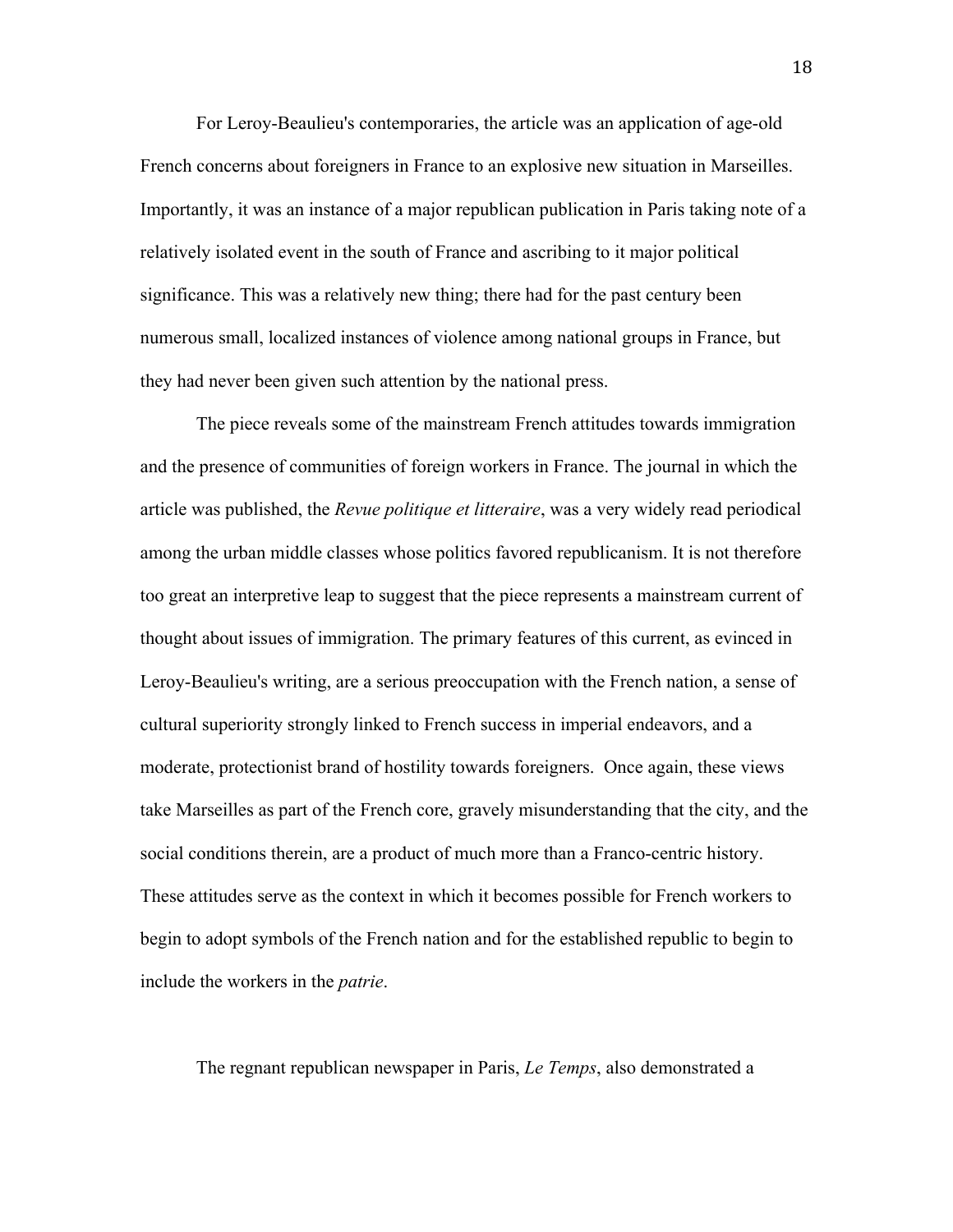watchful concern over the Italian presence in Marseilles. In the July 7, 1881 issue, the paper published a statement on the number of Italians leaving the city after the "events" of the previous month: "1,374 Italians left Marseilles during the month of June, and 1,667 in the first days of the current month, which gives a total of 3,041... This figure does not represent a substantial change from the rate of Italian repatriation [during the year 1880], even though it first appeared so in light of the events that we have just endured."<sup>42</sup> The mildly euphemistic reference at the end is surely a nod to the "vêpres marseillaises." That France's most influential and most widely read daily newspaper bothered to track and publish the number of Italians leaving Marseilles to return home to Italy illustrates the degree to which the community was distinct from other populations in France. The Italian presence was a genuine "colony"<sup>43</sup> on French soil. There is also an important bit of implicit analysis that *Le Temps* engages in. The piece alludes to the "vêpres marseillaises" as the reason for hundreds of Italians leaving Marseilles. *Le Temps* tacitly understands the violence of the previous month to be quite a serious moment indeed. One is left with the impression that the newspaper is keeping a close on the Italians because they do not trust them to be peaceable.

*Le Temps* also provides a way to understand the intersection of this conflict of nationalities with the conflict of class that arose out of the newly energized socialist movement in Marseilles. *Le Temps* runs this passage on July 26 about a major conference of the city's socialist elements: "The socialists and the Italian anarchists sent

 <sup>42</sup> "Bulletin de l'Etranger," *Le Temps* [Paris] 7 July 1881: N. pag, *Gallica,* Web, 02 Sept. 2013. Original quotation: "Pour la même période de 1881: 1,374 italiens sont partis pendant le mois de juin, et 1,667 dans les premiers jours du présent mois, ce qui constitue un total de 3,041. La différence, au profit de 1881, n'est que 130. Ce chiffre ne constitue pas, on le voit, une modification sensible dans le roulement ordinaire du rapatriement des italiens qui habitent Marseilles, ainsi qu'on aurait pu le croire à première vue, après les événements que nous venons de traverser."

<sup>43</sup> "Bulletin de l'Etranger," *Le Temps* [Paris] 7 July 1881.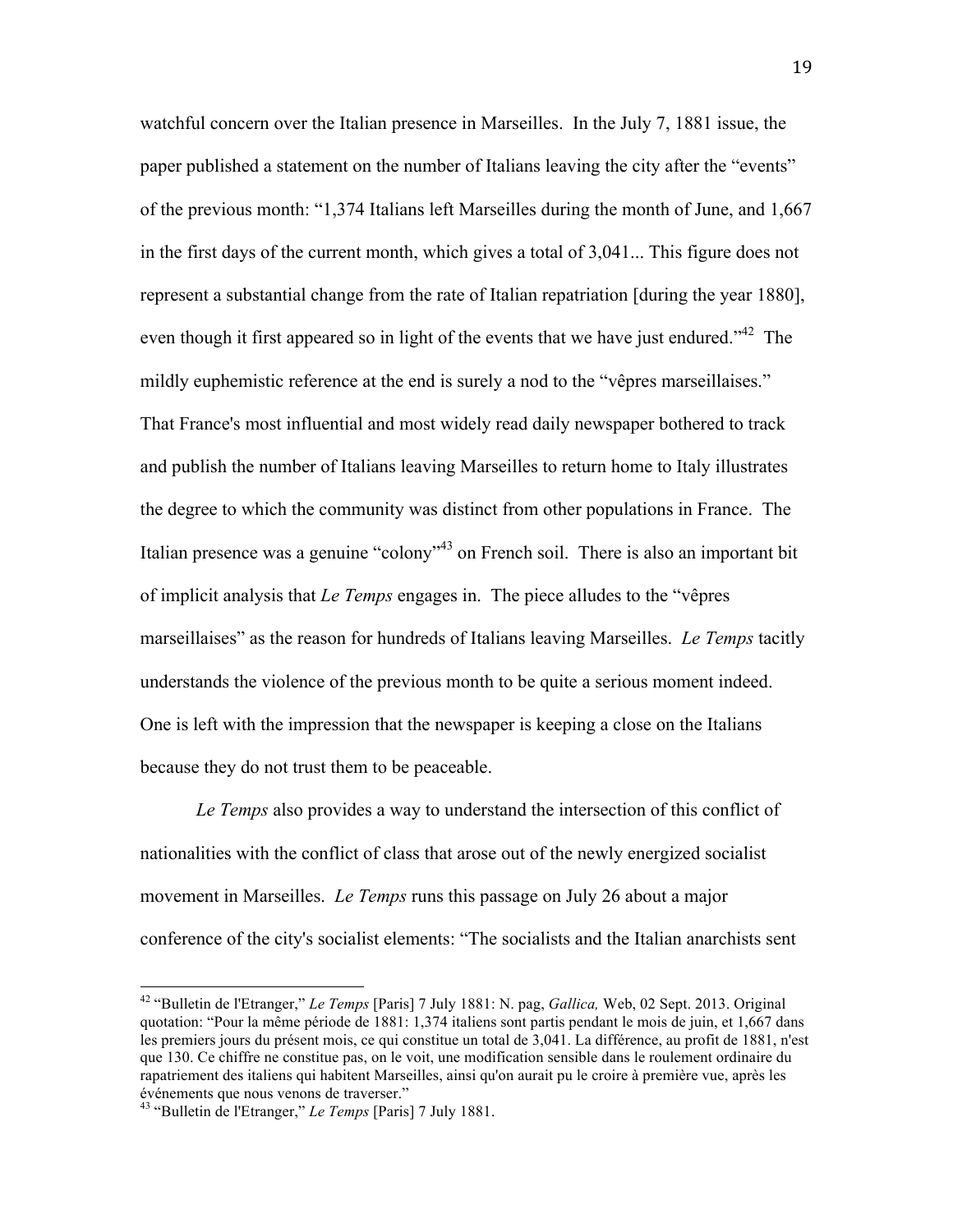delegates, all of whom felt the same way. They deplore the hatred that came from the violent collisions between workers from Marseilles and Italian workers. Workers should not fall for the bourgeois game. They should have neither country nor nationality; the world is divided in two and those who suffer are brothers, and those who exploit them are enemies."<sup>44</sup> Here, *Le Temps* runs a piece detailing the some of the major ideas coming out of the socialists of Marseilles, whose primary message is that the "vêpres marseillaises" has caused a regrettable split between French and Italian workers, who should instead unite to battle the bourgeoisie. Class operates in this context as a line of conflict that runs perpendicular to the lines of national conflict. That is, class and nationality are two overlapping, convergent categories whose interests often contradict one another. One speaker at the conference laments that if the socialist agenda was achieved, there would be no need for "national quarrels."45 We will see later how nationalism among the French working classes interacts with this clash of interests and changes its dynamics.

How is one to characterize the general position of the mainstream French press towards the "vêpres marseillaises"? The reports in *Le Temps* provide an indication of the (unsurprising) tendency of the French press to view the "vêpres marseillaises" in terms of an unwelcome foreign community stirring up trouble on French turf. The paper's actual description of the riot is relatively conciliatory, emphasizing that the whole affair was

 <sup>44</sup> "Bulletin de l'Etranger," *Le Temps* [Paris] 26 July 1881: N. pag, *Gallica,* Web, 13 Sept. 2013. Original quotation: "Les socialistes et les anarchistes italiens en ont envoyé un certain nombre qui ont toutes le meme sens. Elles deplorent les haines qui ont amene des collisions entre les ouvriers de Marseilles et les ouvriers italiens. Les ouvriers ne doivent pas faire le jeu de la bourgeoisie ventrue. Il ne doit y avoir ni patrie ni nationalite; le monde se divise en deux parties ceux qui souffrent sont des freres et ceux qui les exploitent sont les ennemis." <sup>45</sup> "Bulletin de l'Etranger," *Le Temps* [Paris] 26 July 1881.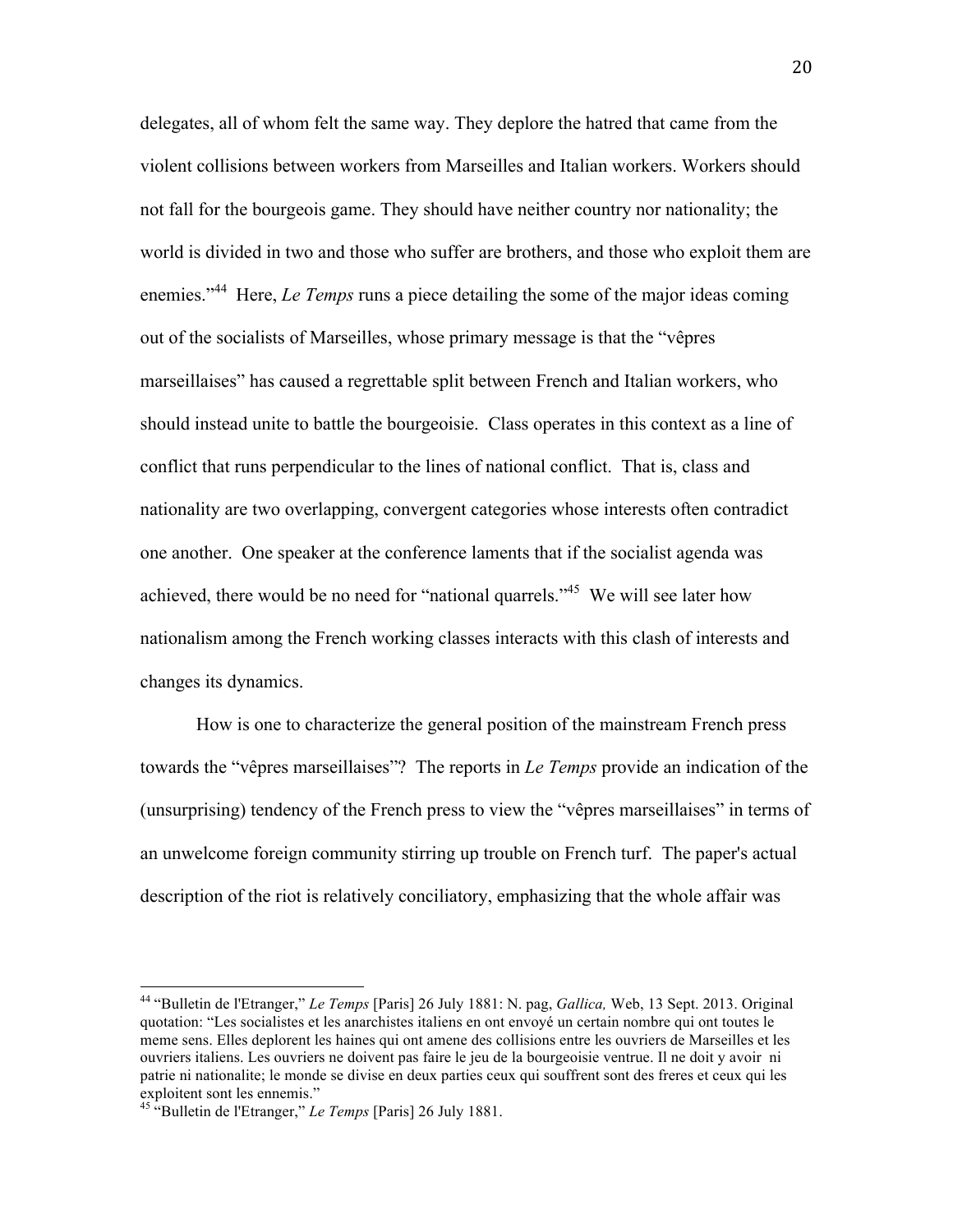"regrettable" and "unfortunate,"<sup>46</sup> but Italian responsibility for the violence is nonetheless implicitly assumed. There seems to be no self-consciousness on the part of the writers and editors, no concession that the Italians may have settled in Marseilles out of economic necessity, no understanding that Marseilles as a city was something other than perfectly French. Rather, an unsubtle jingoism towards Italians reigns in France's preeminent newspaper.

## **The "Vêpres Marseillaises" and Natural Imagery**

The press coverage of the riot also repeatedly evoked bodily imagery. Articles often refer to France itself as a human body, a metaphor that helps explain the nationalism in the press. France, like the human body, was supposed to be a single and whole organism with mechanisms to keep harmful foreign particles out.

This kind of language evolved as a way to express concerns about the nation. Over the course of the "Belle Epoque," the French began to appropriate natural symbols and imagery to talk about civilization and culture. One of the most frequently employed examples is the metaphor of the society as a living organism. Society can thus be in good health or poor health, in a state of prosperity or degeneration. As Robert A. Nye explains in "Degeneration and the Medical Model of Cultural Crisis in the French *Belle Epoque*," these twin notions of degeneration and degeneracy pervaded late- $19<sup>th</sup>$  century culture in the west. "As the opposite ego of the morally correct gentleman, the degenerate provided

 <sup>46</sup> "Bulletin du Jour," *Le Temps* [Paris] 23 June 1881.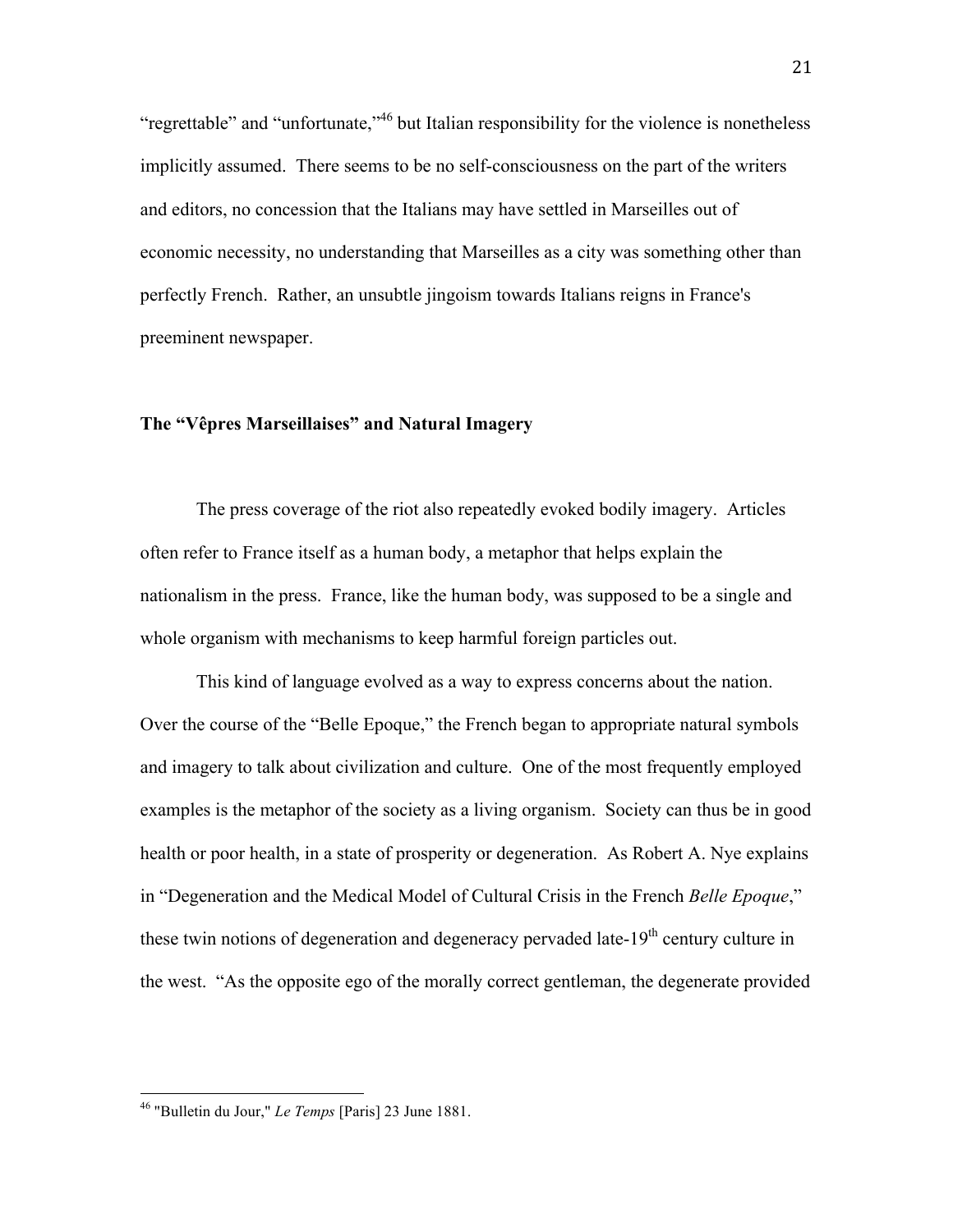an astonishingly corporeal vision of the fatal consequences of drink, sloth, and vice."<sup>47</sup> In France specifically, the concepts were connected to the psychiatric practice, and had serious intellectual and scientific underpinnings, many of which also formed the bases of social and racial theories. French popular culture also helped to disseminate the concept of degeneracy. For instance, the twenty "Rougon-Macquart" novels by acclaimed writer Emile Zola, which propose to capture the nature of life under France's Second Empire, contain countless scenes of drunkenness, debauchery, lechery, murderous violence, and mental illness. Nye underlines the degree to which this sort of thinking penetrated political discourse. He notes that Emile Durkheim, the renowned French sociologist, once compared the role of the statesman to that of the physician; statesmen must above all be on watch for maladies and pathologies that threaten society. In addition, the discourse showed a deep concern for biological equilibrium. Just as the body regulates itself to maintain homeostasis, the French national organism had to find proper balances in order to remain healthy and maintain its vitality and virility. Furthermore, "medical judgments were capable of expressing the consensual norms, prejudices, and salient anxieties of French society."48 For instance, the concept of degeneration was frequently used in the context of growing fears about the French birth rate, which, in the last few decades of the  $19<sup>th</sup>$  century, had stagnated.<sup>49</sup> France's European rivals, the newly unified Germany chief among them, were surpassing her in both population and industrial production, leading to questions about the social health of the French people. Was French society more pathological than others? Were there more alcoholics, more

 <sup>47</sup> Nye, Robert A, "Degeneration and the Medical Model of Cultural Crisis in the French *Belle Epoque,*" *Political Symbolism in Modern Europe: Essays in Honor of George L. Mosse,* Ed. Seymour Drescher, David Sabean, Allan Sharlin, N. p: Transaction Publishers, 1982, Print, 19.

 $^{48}$  Nye, "Degeneration," 21.<br> $^{49}$  Nye, "Degeneration," 26.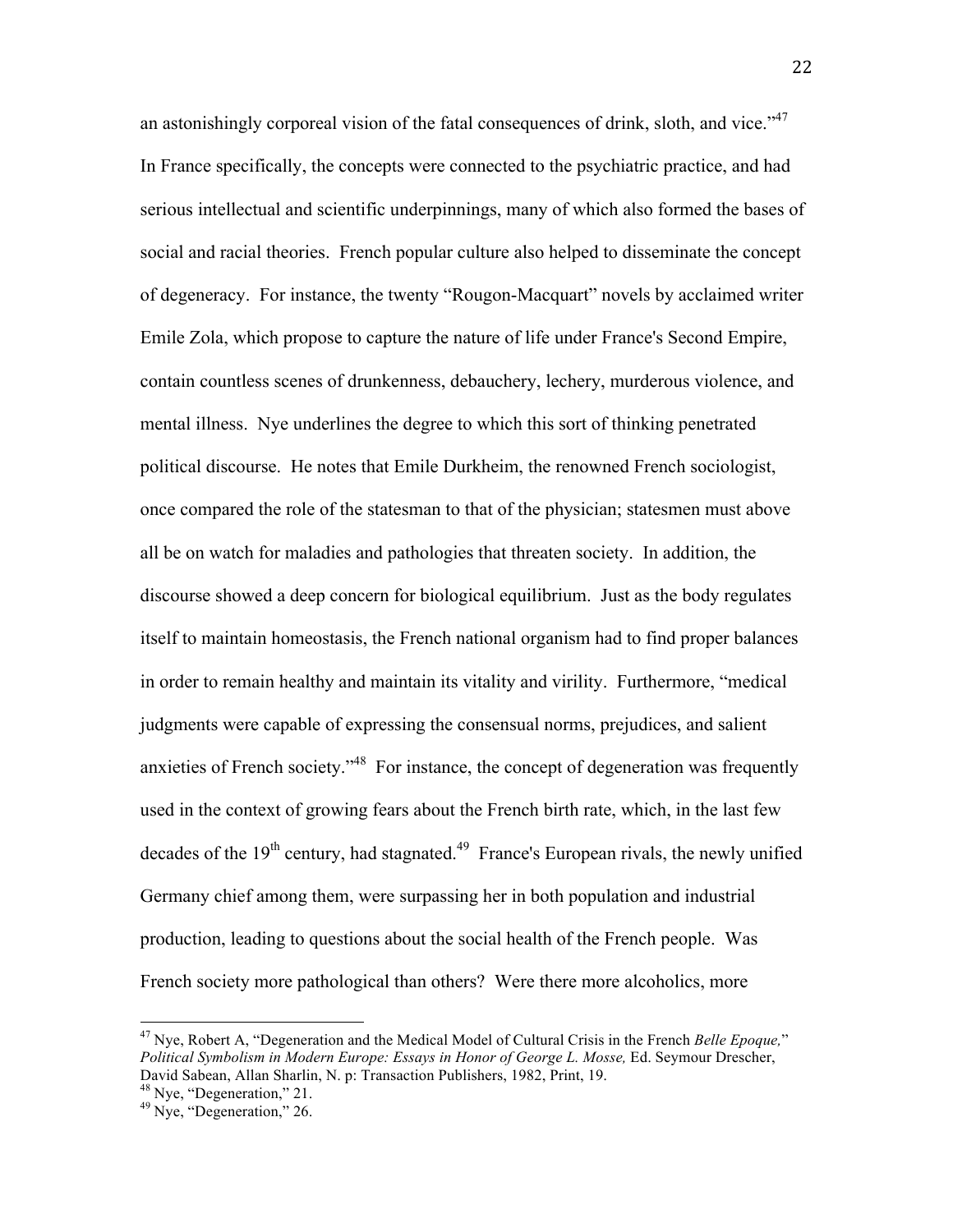degenerates, more diseased or unstable people in France than elsewhere? Was the aging population an indication of a slow social degeneration? This sort of concern, expressed in a very particular sort of language, is present in discourses surrounding the "vêpres marseillaises" and the Italian "colony" in Provence.

In the outrage over the street violence, a weekly business journal, *Le Semaphore*, explicitly calls the Italian presence in Marseilles "cancerous."<sup>50</sup> The metaphor is quite apparent: the Italian community in the city is a malignant presence that ruins the health of the organism that is French society. The sentiment is equally apparent in the number of articles disparaging the hygiene of foreign workers – not just Italians in this case, but Poles and Spaniards too. This supposed lack of proper hygiene was considered a pathology. That is, it was assumed that this fault was simply a part of a larger "degeneration syndrome."<sup>51</sup> It was not really their fault – they just could not help it or did not know better. Out of these lines of reasoning there emerged "hygiene groups," "ad hoc in nature, addressing themselves to a single problem. There were antidepopulationist groups, antialcoholics, and others that dealt with pornography or diseases of the popular urban classes."52 In any case, the metaphors of degeneration had extreme political utility. Discourses such as the tirade in *Le Semaphore* were quite common, and appealed to the latent nationalism in the republican base. The "medical model for cultural crisis" was therefore a powerful rhetorical and symbolic device that the press used to vilify foreigners and unite Frenchmen of all classes under a nationalist banner.

Even apart from the "medical" metaphors about social and national decline, natural imagery was enlisted in the nationalist cause of the working class. Leroy-

<sup>&</sup>lt;sup>50</sup> "Troubles en Marseilles," *Le Semaphore* [Marseilles] 24 June 1881: N. pag, Print.<br><sup>51</sup> Nye, "Degeneration," 31.<br><sup>52</sup> Nye, "Degeneration," 31.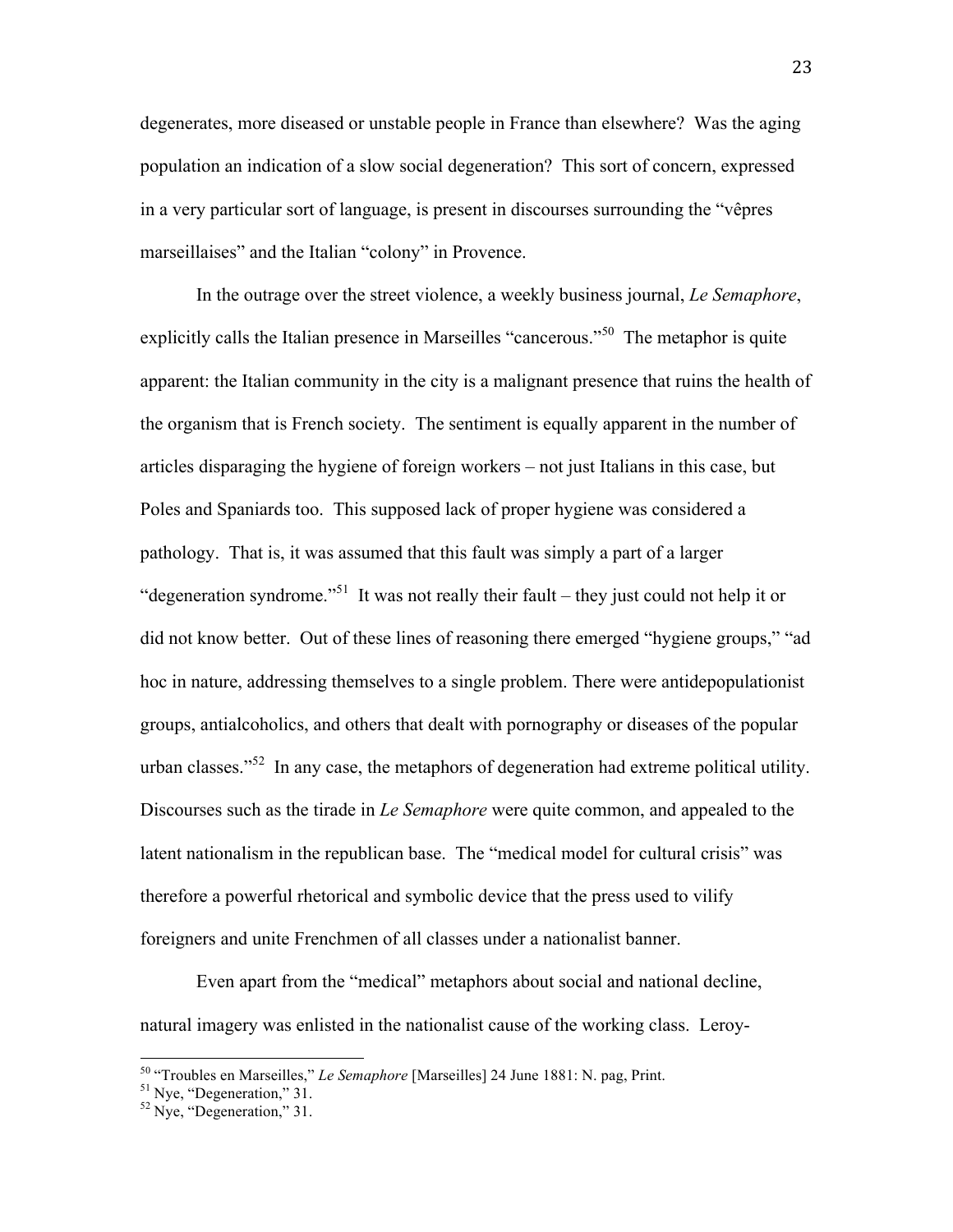Beaulieu's piece is suggestive in this regard. He writes:

Some in this country have been worried for the past twenty or thirty years about the progressive diminution of the fecundity of our families, about the weakening of the French nationality. This is obviously a cause of inferiority militarily, politically and industrially vis-a-vis competitors. This change in balance is a detriment to our almost stationary French population: another alarming consequence for the future is the occupation by foreigners of the seats left empty by our children. If these foreigners came in small numbers, isolation, and redispersed regularly on the surface of the territory, they would be without penalty absorbed by the national body.<sup>53</sup>

Leroy-Beaulieu's words themselves suggest a preoccupation with the comparisons of the French nation to the biological, the organic, the natural. For him, the future of France appears bleak; foreign populations are invading the French "body," taking advantage of the national organism's failure to populate as quickly as its competitors. Once again, this sort of rhetoric is used in the service of discrediting segments of the population such as the Italians in Marseilles.

A thoughtful and provocative piece in *Le Petit Provence* on June 26, 1881 provides perhaps the best example of the political adoption of natural imagery. The piece states that the "vêpres marseillaises" may in fact have brought the Marseilles workers closer to the "bosom" of the French nation.<sup>54</sup> This follows a long tradition in France of representing the nation using feminine language and symbols, such as Eugene Delacroix's famous painting "*Liberty Leading the People*," in which a woman, bearing the flag of the Revolution, leads a group of men through a bloody scene. The longstanding French notion of liberty even has its own symbolic embodiment in the parabolic character Marianne. The result of this language is the sense that the French workers of Marseilles,

 $53$  Leroy-Beaulieu, "Les Troubles," 68. Original quotation: "Les esprit prévoyants se sont souvent, depuis vingt ou trente ans, inquiétés pour notre avenir national de la diminution progressive de la fécondité de nos familles, de l'affaiblissement de la nationalité française."

<sup>54</sup> "Informations," *Le Petit Provencal* [Marseilles] 26 June 1881.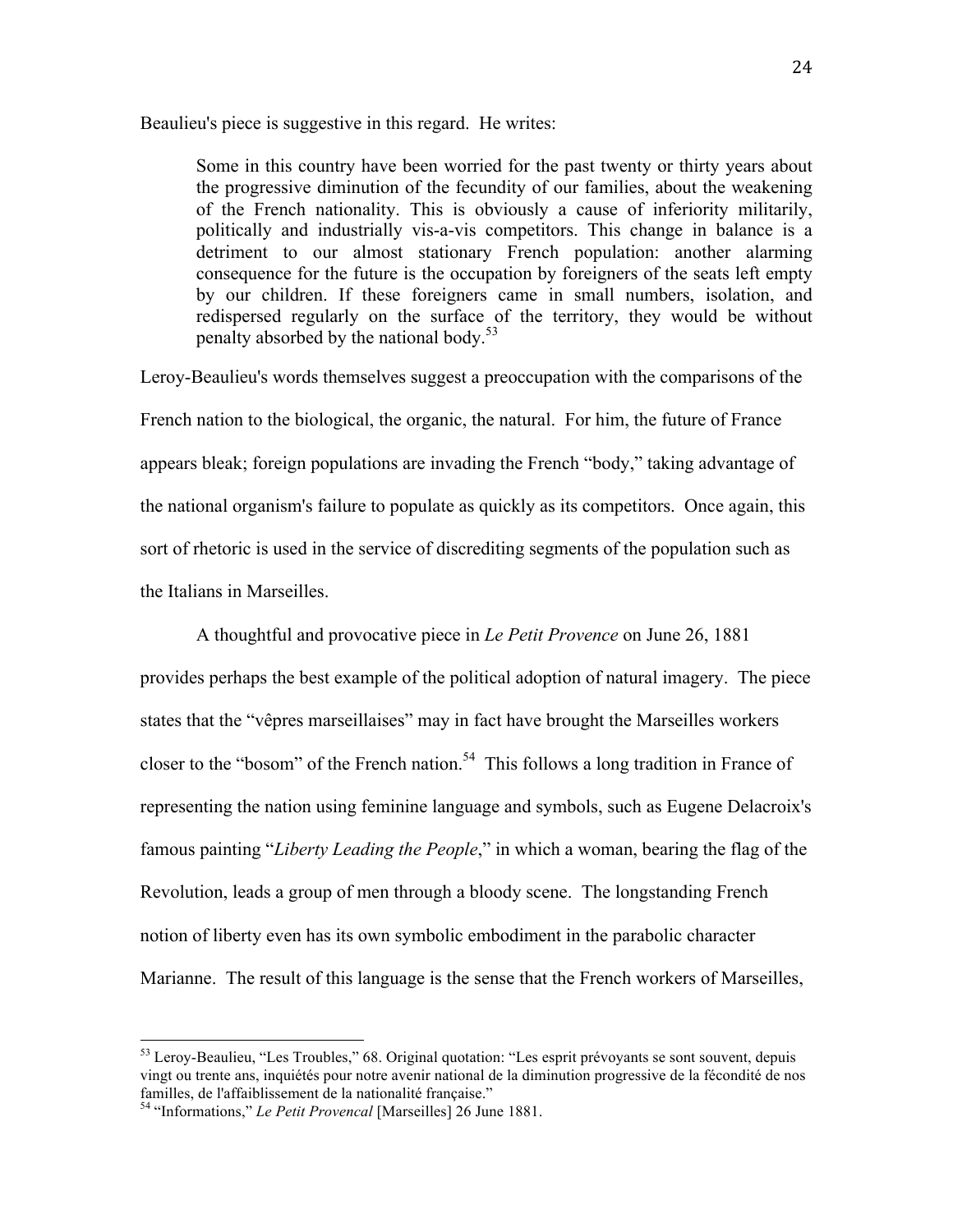embittered and disenfranchised as they were, had their interests expressed in national terms. As Noiriel puts it, "Local incidents were from then on regularly described as national conflicts."<sup>55</sup>

As France progressed through industrialization and the social and cultural milieu of the late-19<sup>th</sup> century, tensions between immigrants and French citizens escalated, often culminating in violence of the sort that the city of Marseilles witnessed in June of 1881. At the heart of these conflicts lay fears over immigration, latent nationalism and its accompanying prejudices, and a social and political discourse that emphasized natural, even medical imagery to describe the pervasive sentiment of degeneration. The "vêpres marseillaises" itself was a critical moment at which the press began to describe local incidents among the working classes as concerns of the French nation at large. It was a nexus linking the narratives of immigration, class conflict, and nationalism in Marseilles, and to a greater or lesser extent, in France. Most of all, it was a distinct moment that illuminates the development of nationalist tendencies among the city's working classes.

 <sup>55</sup> Noiriel, *Immigration*, 152. Original quotation: "Les incidents locaux sont désormais systématiquement décrit comme des conflits nationaux."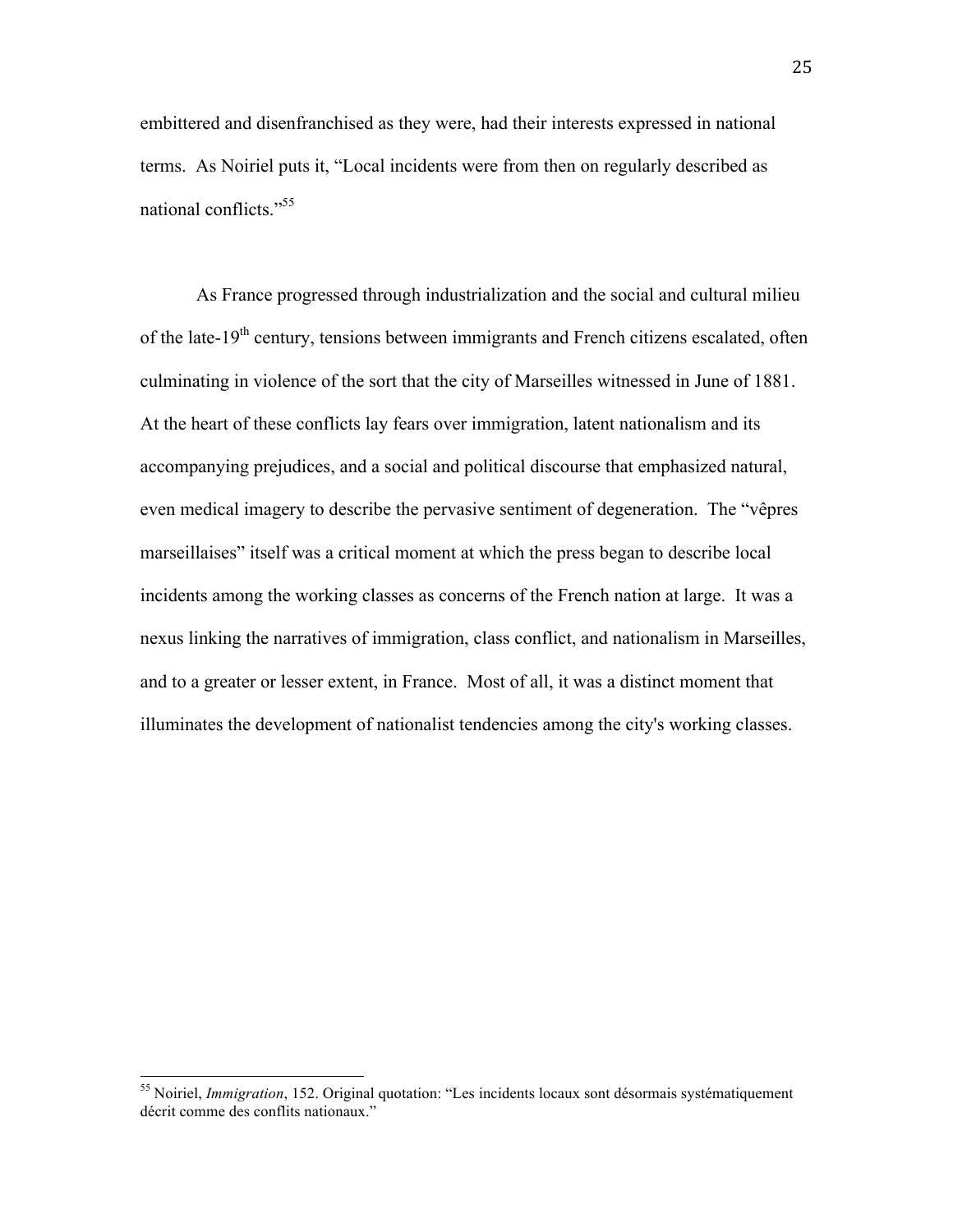## Bibliography

- Noiriel, Gerard. Preface. *La France hostile*. By Laurent Dornel. 2004. 1<sup>st</sup> ed. Hachette, 2004. 7-11. Print.
- Dornel, Laurent. "Paradoxes de la xénophobie ouvrière." *Les batailles de Marseilles: immigration, violences et conflits*. Ed. Mourlane, Stéphane and Céline Regnard. Aix-en-Provence: Presses Universitaires de Provence, 2013. 137-147. Print.
- Noiriel, Gerard. *Immigration, Antisemitisme Et Racisme En France*. N.p.: Fayard, 2007. Print.
- Liens, Georges. "Les "Vêpres Marseillaises" (juin 1881), Ou La Crise Franco-italienne Au Lendemain Du Traité Du Bardo." *Revue D'histoire Moderne Et Contemporaine*14.1 (1967): 1-30. *JSTOR*. Web. 19 Sept. 2013.
- Mourlane, Stéphane and Céline Regnard. "Introduction." *Les batailles de Marseilles: immigration, violences et conflits*. Ed. Mourlane, Stéphane and Céline Regnard. Aix-en-Provence: Presses Universitaires de Provence, 2013. 5-11. Print.
- Pierrein, L. "Du negoce aux industries 'classiques' (1870-1940)." *Histoire de Marseilles*. Ed. Edouard Baratier. Toulouse: Privat, 1973. 359-384 Print.
- Olivesi, A. "Contrastes sociaux et luttes politiques sous la troisieme republique." *Histoire de Marseilles*. Ed. Edouard Baratier. Toulouse: Privat, 1973. 385-424 Print.
- Leroy-Beaulieu, Anatole. "Les Troubles De Marseilles." *Le Revue Politique Et Litteraire: Revue Des Cours Litteraires* (1881): n. pag. *Gallica*. Web. 25 Aug. 2013.
- *Migrance: Histoire des migrations à Marseilles*. Ed. Emile Temime. Vol. 2. Aix-en-Provence, Edisud, 1989. Print.
- *Migrance: Histoire des migrations à Marseilles*. Ed. Emile Temime. Vol. 4. Aix-en-Provence, Edisud, 1989. Print.
- Nye, Robert A. "Degeneration and the Medical Model of Cultural Crisis in the French *Belle Epoque.*" *Political Symbolism in Modern Europe: Essays in Honor of George L. Mosse*. Ed. Seymour Drescher, David Sabean, Allan Sharlin. N. p: Transaction Publishers, 1982. Print.
- "Bulletin de l'Etranger." *Le Temps* [Paris] 22 Mar. 1882: N. pag. *Gallica*. Web. 03 Sept. 2013.

"Bulletin du Jour." *Le Temps* [Paris] 23 June 1881: N. pag. *Gallica*. Web. 15 Sept. 2013.